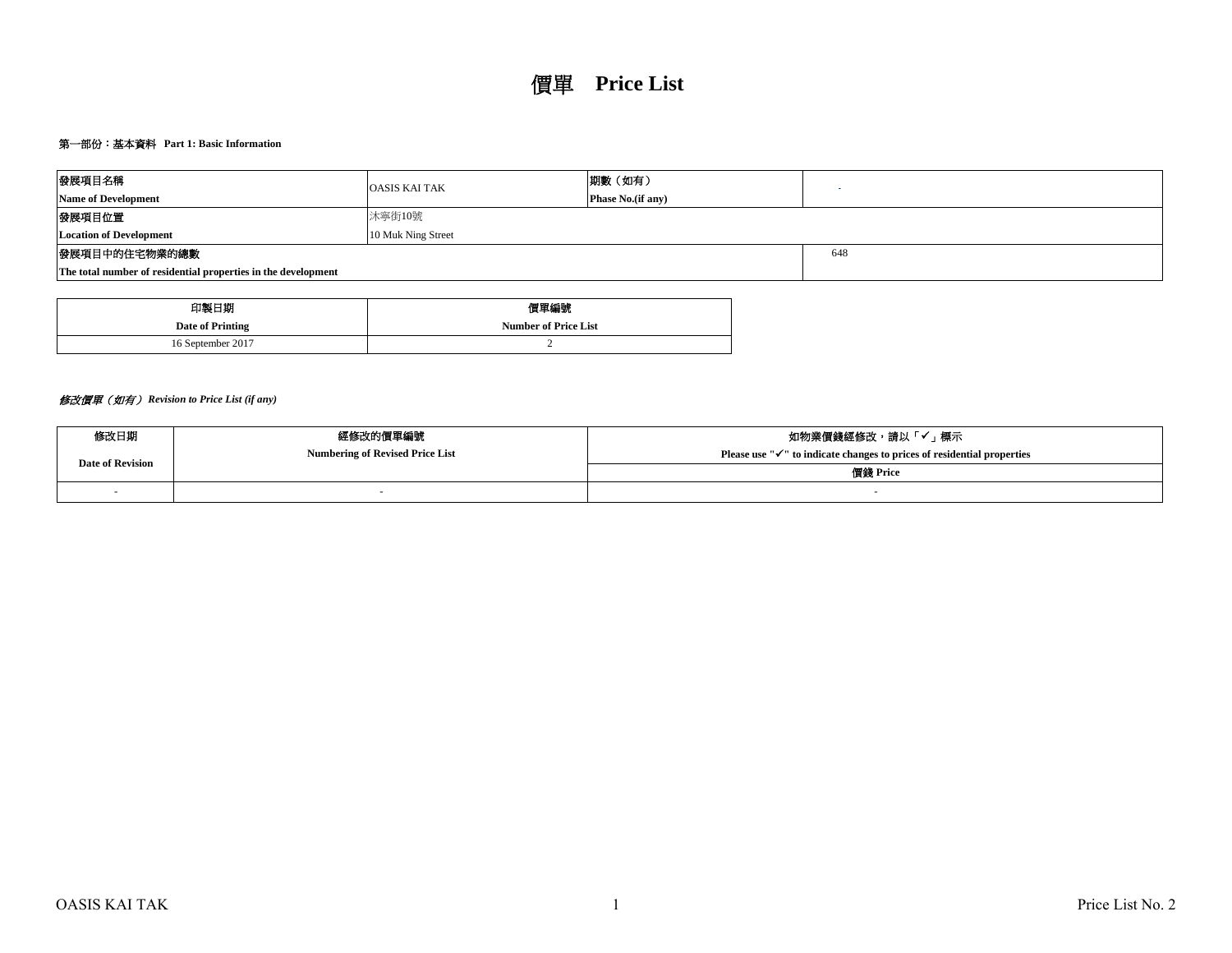**第二部份: 面積及售價資料**<br>Part 2: Information on Area and Price

| 物業的描述<br><b>Description of Residential</b> | Property        |              | 實用面積<br>(包括露台,工作平台及陽台(如有))<br>平方米 (平方呎)                                       | 售價 (元)     | 實用面積<br>每平方米/呎售價<br>- 元, 每平方米<br>(元, 每平方呎) | 其他指明項目的面積(不計算入實用面積)<br>Area of other specified items (Not included in the Saleable Area)<br>平方米(平方呎)<br>sq. metre (sq.ft.) |                          |                          |                          |                                |                          |                          |                          |                          |                          |      |                  |                |      |
|--------------------------------------------|-----------------|--------------|-------------------------------------------------------------------------------|------------|--------------------------------------------|----------------------------------------------------------------------------------------------------------------------------|--------------------------|--------------------------|--------------------------|--------------------------------|--------------------------|--------------------------|--------------------------|--------------------------|--------------------------|------|------------------|----------------|------|
|                                            |                 |              | Saleable Area<br>(including balcony, utility platform and                     | Price (\$) | <b>Unit Rate of Saleable</b><br>Area       | 空調機房                                                                                                                       | 窗台                       | 閣樓                       | 平台                       | 花園                             | 停車位                      | 天台                       | 梯屋                       | 前庭                       | 庭院                       |      |                  |                |      |
| 大廈名稱<br><b>Block Name</b>                  | 樓層<br>Floor     | 單位<br>Unit   | verandah, if any)<br>sq. metre (sq.ft.)                                       |            | \$ per sq. metre<br>$$per sq.f.$ )         |                                                                                                                            |                          |                          |                          | Air-conditioning<br>plant room | Bay<br>window            | Cockloft                 | <b>Flat roof</b>         | Garden                   | Parking<br>space         | Roof | <b>Stairhood</b> | <b>Terrace</b> | Yard |
|                                            | 27              | $\mathbf B$  | 50.991 (549)<br>露台 Balcony: 2.000 (22)<br>工作平台 Utility Platform : $0.000(0)$  | 15,846,000 | 310,761<br>(28, 863)                       | $\overline{a}$                                                                                                             | $\sim$                   | $\sim$                   | $\overline{a}$           | $\sim$ $\sim$                  | $\sim$                   | $\overline{\phantom{a}}$ | $\sim$                   | $\overline{a}$           | $\sim$                   |      |                  |                |      |
|                                            | 23              | $\, {\bf B}$ | 50.991 (549)<br>露台 Balcony: 2.000 (22)<br>工作平台 Utility Platform : 0.000 (0)   | 15,657,000 | 307,054<br>(28,519)                        | $-$                                                                                                                        | $\overline{a}$           | $\sim$                   | $\sim$                   | $\overline{a}$                 | $\sim$                   | $\sim$                   | $\sim$                   | $\overline{a}$           | $\sim$                   |      |                  |                |      |
|                                            | 22              | $\, {\bf B}$ | 50.991 (549)<br>露台 Balcony: 2.000 (22)<br>工作平台 Utility Platform : 0.000 (0)   | 15,595,000 | 305,838<br>(28, 406)                       | $\overline{a}$                                                                                                             | $\sim$                   | $\sim$                   | μ.                       | $\overline{\phantom{a}}$       | $\overline{\phantom{a}}$ | $\overline{\phantom{a}}$ | ÷.                       | $\overline{\phantom{a}}$ | $\overline{\phantom{a}}$ |      |                  |                |      |
|                                            | 19              | B            | 50.991 (549)<br>露台 Balcony: 2.000 (22)<br>工作平台 Utility Platform: 0.000 (0)    | 15,409,000 | 302,191<br>(28,067)                        | $\overline{a}$                                                                                                             | $\overline{a}$           | $\sim$                   | $\sim$                   | $\sim$                         | $\sim$                   | $\overline{\phantom{a}}$ | $\sim$                   | $\overline{a}$           | $\sim$                   |      |                  |                |      |
|                                            | 18              | $\, {\bf B}$ | 50.991 (549)<br>露台 Balcony: 2.000 (22)<br>工作平台 Utility Platform: 0.000 (0)    | 15,348,000 | 300,994<br>(27,956)                        | $\overline{a}$                                                                                                             | $\overline{a}$           | $\sim$                   | $\sim$                   | $\sim$                         | $\sim$                   | $\overline{\phantom{a}}$ | $\sim$                   | $\overline{a}$           | $\sim$                   |      |                  |                |      |
|                                            | 15              | $\mathbf{B}$ | 50.991 (549)<br>露台 Balcony: 2.000 (22)<br>工作平台 Utility Platform: 0.000 (0)    | 15,105,000 | 296,229<br>(27,514)                        | $\sim$                                                                                                                     | $\sim$                   | $\sim$                   | $\overline{\phantom{a}}$ | $\sim$                         | $\sim$                   | $\overline{\phantom{a}}$ | $\overline{\phantom{a}}$ | $\overline{a}$           | $\overline{\phantom{a}}$ |      |                  |                |      |
|                                            | 12              | $\, {\bf B}$ | 50.991 (549)<br>露台 Balcony: 2.000 (22)<br>工作平台 Utility Platform: 0.000 (0)    | 15,045,000 | 295,052<br>(27, 404)                       | $\sim$                                                                                                                     | $\sim$                   | $\sim$                   | $\sim$                   | $\sim$                         | $\sim$                   | $\sim$                   | $\sim$                   | $\sim$                   | $\sim$                   |      |                  |                |      |
| Tower 3<br>第3座                             | 11              | B            | 50.991 (549)<br>露台 Balcony: 2.000 (22)<br>工作平台 Utility Platform : 0.000 (0)   | 14,985,000 | 293,875<br>(27, 295)                       | $\overline{a}$                                                                                                             | $\overline{\phantom{a}}$ | $\sim$                   | $\sim$                   | $\overline{a}$                 | $\overline{\phantom{a}}$ | $\overline{\phantom{a}}$ | $\sim$                   | $\overline{a}$           | $\overline{\phantom{a}}$ |      |                  |                |      |
|                                            | 9               | $\, {\bf B}$ | 50.991 (549)<br>露台 Balcony: 2.000 (22)<br>工作平台 Utility Platform: 0.000 (0)    | 14,866,000 | 291,542<br>(27,078)                        | $-$                                                                                                                        | $\overline{\phantom{a}}$ | $\sim$                   | $\overline{a}$           | $\overline{\phantom{a}}$       | $\overline{\phantom{a}}$ | $\overline{\phantom{a}}$ | $\overline{\phantom{a}}$ | $\overline{\phantom{a}}$ | $\overline{\phantom{a}}$ |      |                  |                |      |
|                                            | 8               | $\, {\bf B}$ | 50.991 (549)<br>露台 Balcony: 2.000 (22)<br>工作平台 Utility Platform : $0.000(0)$  | 14,807,000 | 290,385<br>(26,971)                        | $\overline{a}$                                                                                                             | $\overline{\phantom{a}}$ | $\sim$                   | μ.                       | $\overline{\phantom{a}}$       | $\sim$                   | $\overline{\phantom{a}}$ | ÷.                       | $\sim$                   | $\sim$                   |      |                  |                |      |
|                                            | $7\overline{ }$ | $\mathbf B$  | 50.991 (549)<br>露台 Balcony: 2.000 (22)<br>工作平台 Utility Platform : 0.000 (0)   | 14,689,000 | 288,070<br>(26,756)                        | $\sim$                                                                                                                     | $\overline{\phantom{a}}$ | $\overline{\phantom{a}}$ | $\overline{\phantom{a}}$ | $\overline{\phantom{a}}$       | $\overline{\phantom{a}}$ | $\overline{\phantom{a}}$ | $\overline{\phantom{a}}$ | $\overline{\phantom{a}}$ | $\overline{\phantom{a}}$ |      |                  |                |      |
|                                            | 5               | $\, {\bf B}$ | 50.991 (549)<br>露台 Balcony: 2.000 (22)<br>工作平台 Utility Platform: 0.000 (0)    | 14,536,000 | 285,070<br>(26, 477)                       | $\sim$                                                                                                                     | $\sim$                   | $\sim$                   | $\overline{a}$           | $\sim$                         | $\sim$                   | $\overline{\phantom{a}}$ | $\sim$                   | $\overline{\phantom{a}}$ | $\overline{\phantom{a}}$ |      |                  |                |      |
|                                            | 3               | B            | 50.991 (549)<br>露台 Balcony: $2.000(22)$<br>工作平台 Utility Platform : 0.000 (0)  | 14,335,000 | 281,128<br>(26, 111)                       | $\overline{a}$                                                                                                             | $\sim$                   | $\sim$                   | $\sim$                   | $\overline{a}$                 | $\sim$                   | $\overline{\phantom{a}}$ | $\sim$                   | $\sim$                   | $\sim$                   |      |                  |                |      |
|                                            | 35              | $\mathbf{C}$ | 45.906 (494)<br>露台 Balcony: 2.000 (22)<br>工作平台 Utility Platform: 0.000 (0)    | 12,598,000 | 274,430<br>(25,502)                        | $-$                                                                                                                        | $\overline{\phantom{a}}$ | $\sim$                   | $\overline{\phantom{a}}$ | $\overline{\phantom{a}}$       | $\sim$                   | $\overline{\phantom{a}}$ | $\sim$                   | $\overline{a}$           | $\overline{\phantom{a}}$ |      |                  |                |      |
|                                            | 25              | $\mathbf{C}$ | 25.524 (275)<br>露台 Balcony: $2.000(22)$<br>工作平台 Utility Platform : $0.000(0)$ | 7,349,000  | 287,925<br>(26, 724)                       | $\overline{a}$                                                                                                             | $\sim$                   | $\sim$                   | $\overline{\phantom{a}}$ | $\overline{a}$                 | $\sim$                   | $\overline{\phantom{a}}$ | $\sim$                   | $\overline{\phantom{a}}$ | $\overline{\phantom{a}}$ |      |                  |                |      |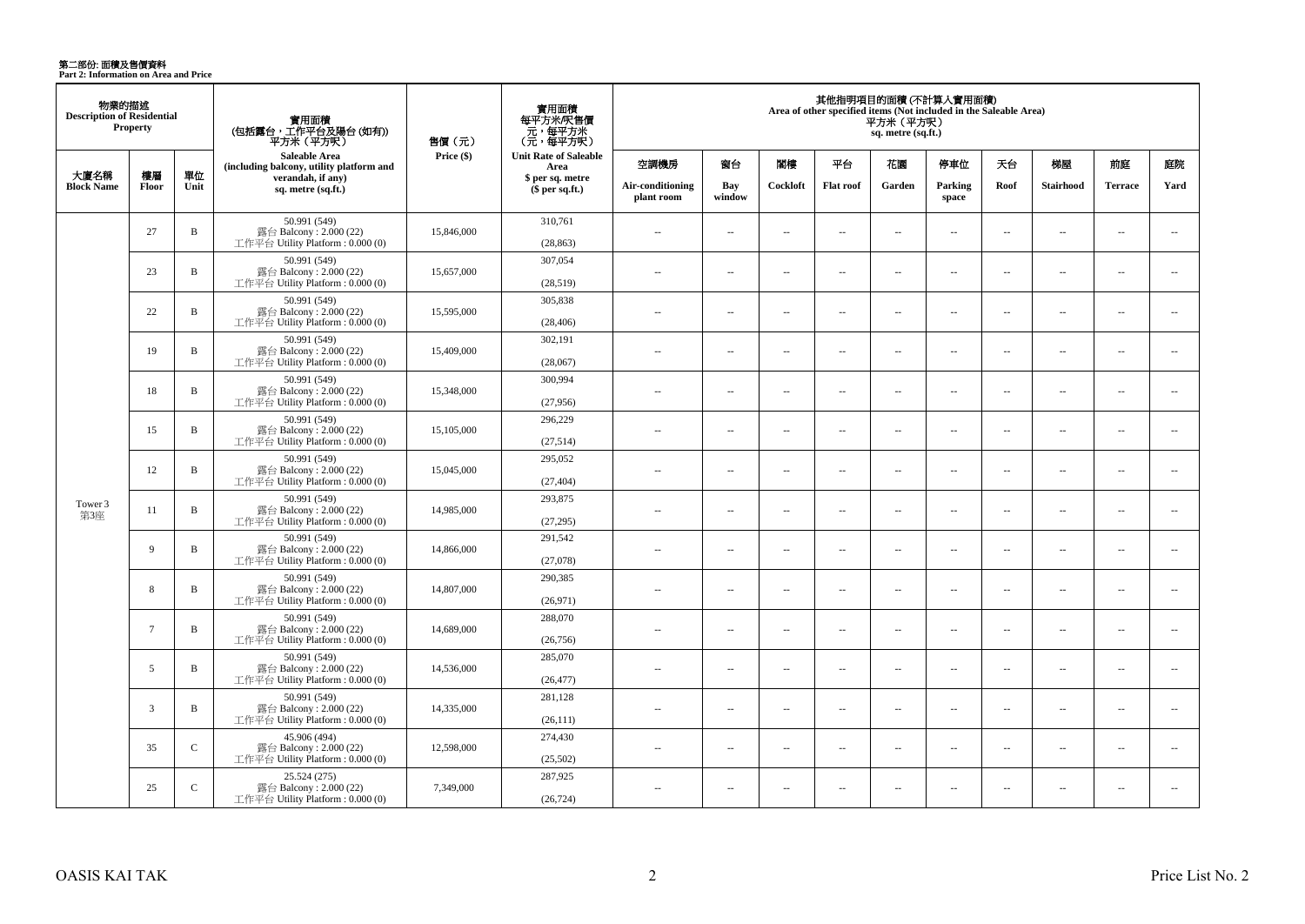| 物業的描述<br><b>Description of Residential</b><br><b>Property</b><br>大廈名稱<br>樓層<br>單位 |       |              | 實用面積<br>(包括露台,工作平台及陽台(如有))<br>平方米(平方呎)                                      | 售價(元)      | 實用面積<br>每平方米/呎售價<br>- 元, 每平方米<br>(元, 每平方呎) | 其他指明項目的面積 (不計算入實用面積)<br>Area of other specified items (Not included in the Saleable Area)<br>平方米 (平方呎)<br>sq. metre (sq.ft.) |                          |                          |                          |                          |                          |                          |                          |                          |                             |  |
|-----------------------------------------------------------------------------------|-------|--------------|-----------------------------------------------------------------------------|------------|--------------------------------------------|------------------------------------------------------------------------------------------------------------------------------|--------------------------|--------------------------|--------------------------|--------------------------|--------------------------|--------------------------|--------------------------|--------------------------|-----------------------------|--|
|                                                                                   |       |              | <b>Saleable Area</b><br>(including balcony, utility platform and            | Price (\$) | <b>Unit Rate of Saleable</b><br>Area       | 空調機房                                                                                                                         | 窗台                       | 閣樓                       | 平台                       | 花園                       | 停車位                      | 天台                       | 梯屋                       | 前庭                       | 庭院                          |  |
| <b>Block Name</b>                                                                 | Floor | Unit         | verandah, if any)<br>sq. metre (sq.ft.)                                     |            | \$ per sq. metre<br>\$per sq.ft.)          | Air-conditioning<br>plant room                                                                                               | Bay<br>window            | Cockloft                 | <b>Flat</b> roof         | Garden                   | Parking<br>space         | Roof                     | Stairhood                | <b>Terrace</b>           | Yard                        |  |
|                                                                                   | 23    | $\mathbf C$  | 25.524 (275)<br>露台 Balcony: 2.000 (22)<br>工作平台 Utility Platform: 0.000 (0)  | 7,320,000  | 286,789<br>(26, 618)                       | $\ddot{\phantom{a}}$                                                                                                         | $\overline{\phantom{a}}$ | $\sim$                   | μ.                       | $\sim$                   | $\sim$                   | $\overline{\phantom{a}}$ | Ξ.                       | $\ddot{\phantom{a}}$     | $\overline{\phantom{a}}$    |  |
|                                                                                   | 22    | $\mathbf C$  | 25.524 (275)<br>露台 Balcony: 2.000 (22)<br>工作平台 Utility Platform: 0.000 (0)  | 7,291,000  | 285,653<br>(26,513)                        | $\sim$                                                                                                                       | $\overline{a}$           | $\sim$                   | $\sim$                   | $\sim$                   | $\sim$                   | $\sim$                   | $\sim$                   | $\sim$                   | $\mathcal{L}_{\mathcal{A}}$ |  |
|                                                                                   | 21    | $\mathbf C$  | 25.524 (275)<br>露台 Balcony: 2.000 (22)<br>工作平台 Utility Platform : 0.000 (0) | 7,262,000  | 284,517<br>(26, 407)                       | $\sim$                                                                                                                       | $\overline{\phantom{a}}$ | $\overline{\phantom{a}}$ | --                       | $\overline{\phantom{a}}$ | $\overline{\phantom{a}}$ | $\overline{\phantom{a}}$ | $\overline{\phantom{a}}$ | $\overline{\phantom{a}}$ | $\overline{\phantom{a}}$    |  |
|                                                                                   | 20    | $\mathsf{C}$ | 25.524 (275)<br>露台 Balcony: 2.000 (22)<br>工作平台 Utility Platform: 0.000 (0)  | 7,233,000  | 283,380<br>(26, 302)                       | $\sim$                                                                                                                       | $\overline{\phantom{a}}$ | $\sim$                   | $\sim$                   | $\overline{\phantom{a}}$ | $\sim$                   | $\sim$                   | $\sim$                   | $\overline{\phantom{a}}$ | $\sim$                      |  |
|                                                                                   | 19    | $\mathbf C$  | 25.524 (275)<br>露台 Balcony: 2.000 (22)<br>工作平台 Utility Platform: 0.000 (0)  | 7,204,000  | 282,244<br>(26, 196)                       |                                                                                                                              | μ.                       | ÷.                       | μ.                       | $\sim$                   | $\sim$                   | $\sim$                   | Ξ.                       | $\ddot{\phantom{a}}$     | $\sim$                      |  |
|                                                                                   | 18    | $\mathbf C$  | 25.524 (275)<br>露台 Balcony: 2.000 (22)<br>工作平台 Utility Platform: 0.000 (0)  | 7,176,000  | 281,147<br>(26,095)                        | ×.                                                                                                                           | $\sim$                   | $\sim$                   | $\sim$                   | $\sim$                   | $\sim$                   | $\sim$                   | $\overline{a}$           | $\sim$                   | $\sim$                      |  |
|                                                                                   | 17    | $\mathbf C$  | 25.524 (275)<br>露台 Balcony: 2.000 (22)<br>工作平台 Utility Platform: 0.000 (0)  | 7,119,000  | 278,914<br>(25, 887)                       | $\sim$                                                                                                                       | $\overline{\phantom{a}}$ | $\sim$                   | $\overline{\phantom{a}}$ | $\overline{\phantom{a}}$ | $\overline{\phantom{a}}$ | $\overline{\phantom{a}}$ | $\overline{\phantom{a}}$ | $\overline{\phantom{a}}$ | $\overline{\phantom{a}}$    |  |
| Tower 3                                                                           | 16    | $\mathsf{C}$ | 25.524 (275)<br>露台 Balcony: 2.000 (22)<br>工作平台 Utility Platform: 0.000 (0)  | 7,090,000  | 277,778<br>(25, 782)                       | $\sim$                                                                                                                       | $\overline{a}$           | $\sim$                   | $\sim$                   | $\overline{a}$           | $\sim$                   | $\overline{\phantom{a}}$ | $\overline{\phantom{a}}$ | $\sim$                   | $\overline{\phantom{a}}$    |  |
| 第3座                                                                               | 35    | $\mathbf D$  | 31.534 (339)<br>露台 Balcony: 2.000 (22)<br>工作平台 Utility Platform: 0.000 (0)  | 9,425,000  | 298,884<br>(27, 802)                       | $\overline{\phantom{a}}$                                                                                                     | $\sim$                   | $\sim$                   | $\sim$                   | $\sim$                   | $\sim$                   | $\overline{\phantom{a}}$ | $\overline{a}$           | $\sim$                   | $\ddot{\phantom{a}}$        |  |
|                                                                                   | 33    | $\mathbf D$  | 45.906 (494)<br>露台 Balcony: 2.000 (22)<br>工作平台 Utility Platform : 0.000 (0) | 12,548,000 | 273,341<br>(25, 401)                       | $\sim$                                                                                                                       | $\sim$                   | $\sim$                   | $\sim$                   | $\sim$ $\sim$            | $\overline{\phantom{a}}$ | $\sim$                   | $\sim$                   | $\overline{\phantom{a}}$ | $\overline{\phantom{a}}$    |  |
|                                                                                   | 32    | D            | 45.906 (494)<br>露台 Balcony: 2.000 (22)<br>工作平台 Utility Platform : 0.000 (0) | 12,498,000 | 272,252<br>(25,300)                        |                                                                                                                              | $\overline{\phantom{a}}$ | $\sim$                   | μ.                       | $\sim$                   | $\sim$                   | $\overline{\phantom{a}}$ | Ξ.                       | $\ddot{\phantom{a}}$     | $\sim$                      |  |
|                                                                                   | 31    | D            | 45.906 (494)<br>露台 Balcony: 2.000 (22)<br>工作平台 Utility Platform : 0.000 (0) | 12,448,000 | 271,163<br>(25, 198)                       | $\sim$                                                                                                                       | $\overline{a}$           | $\sim$                   | $\sim$                   | $\overline{a}$           | $\sim$                   | $\overline{\phantom{a}}$ | $\overline{\phantom{a}}$ | $\sim$                   | $\sim$                      |  |
|                                                                                   | 30    | D            | 45.906 (494)<br>露台 Balcony: 2.000 (22)<br>工作平台 Utility Platform : 0.000 (0) | 12,399,000 | 270,095<br>(25,099)                        | 44                                                                                                                           | $\overline{\phantom{a}}$ | $\sim$                   | μ.                       | $\overline{\phantom{a}}$ | $\sim$                   | $\overline{\phantom{a}}$ | Ξ.                       | $\ddot{\phantom{a}}$     | $\sim$                      |  |
|                                                                                   | 29    | $\mathbf D$  | 45.906 (494)<br>露台 Balcony: 2.000 (22)<br>工作平台 Utility Platform : 0.000 (0) | 12,349,000 | 269,006<br>(24,998)                        | $\sim$                                                                                                                       | $\sim$                   | $\sim$                   | $\sim$                   | $\sim$ $\sim$            | $\sim$                   | $\sim$                   | $\sim$                   | $\sim$                   | $\sim$                      |  |
|                                                                                   | 28    | D            | 45.906 (494)<br>露台 Balcony: 2.000 (22)<br>工作平台 Utility Platform: 0.000 (0)  | 12,300,000 | 267,939<br>(24, 899)                       | $\sim$                                                                                                                       | $\overline{\phantom{a}}$ | $\sim$                   | μ.                       | $\overline{\phantom{a}}$ | $\sim$                   | $\overline{\phantom{a}}$ | $\overline{\phantom{a}}$ | $\sim$                   | $\sim$                      |  |
|                                                                                   | 27    | D            | 45.906 (494)<br>露台 Balcony: 2.000 (22)<br>工作平台 Utility Platform: 0.000 (0)  | 12,203,000 | 265,826<br>(24, 702)                       | $\sim$                                                                                                                       | $\sim$                   | $\sim$                   | $\sim$                   | $\sim$ $\sim$            | $\sim$                   | $\overline{\phantom{a}}$ | $\sim$                   | $\sim$                   | $\sim$                      |  |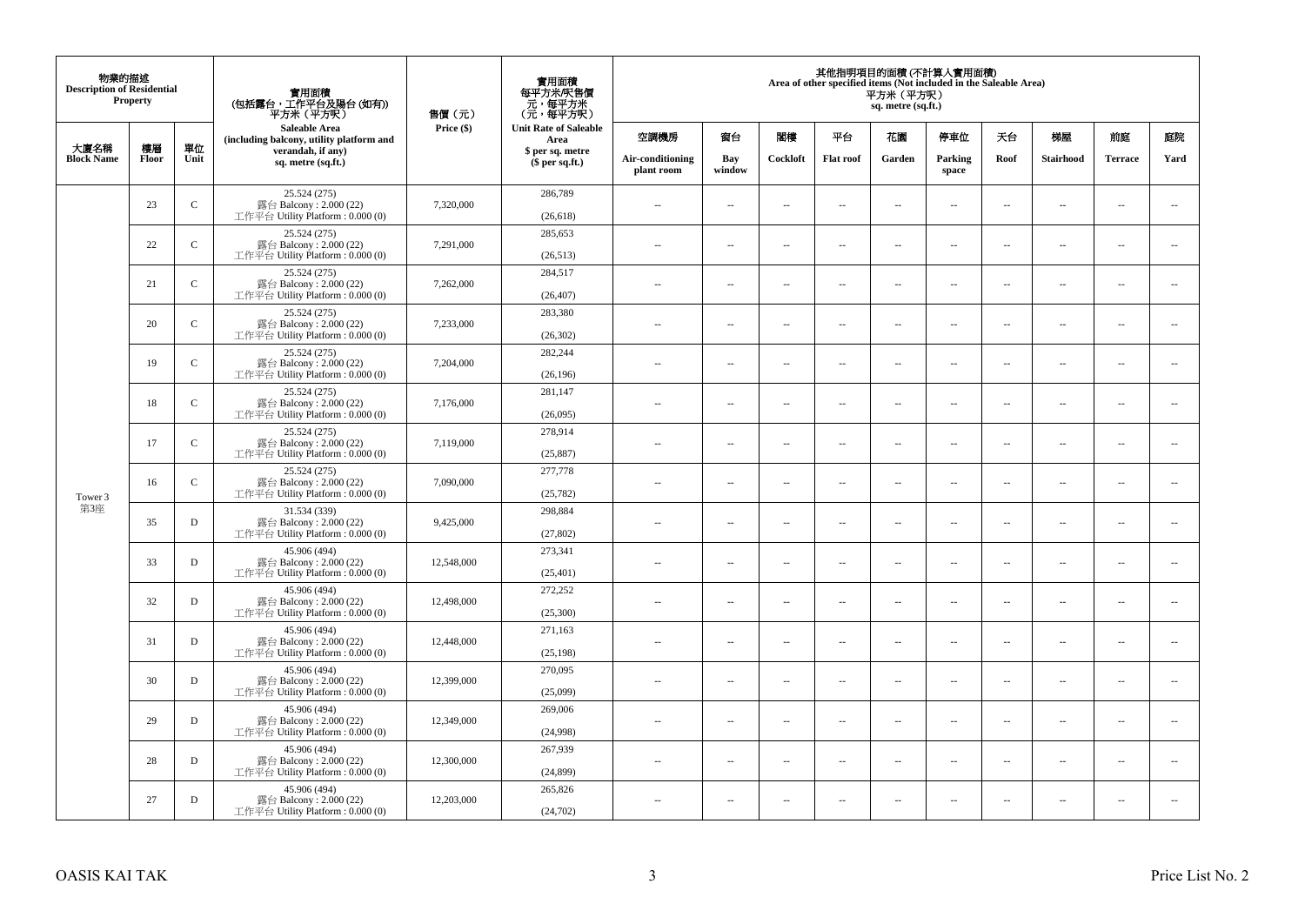| 物業的描述<br><b>Description of Residential</b><br><b>Property</b><br>單位<br>大廈名稱<br>樓層 |       |             | 實用面積<br>(包括露台,工作平台及陽台(如有))<br>平方米(平方呎)                                       | 售價(元)      | 實用面積<br>每平方米/呎售價<br>- 元, 每平方米<br>(元, 每平方呎) |                                | 其他指明項目的面積 (不計算入實用面積)<br>Area of other specified items (Not included in the Saleable Area)<br>平方米 (平方呎)<br>sq. metre (sq.ft.) |                          |                  |                          |                              |                          |                          |                          |                             |    |     |    |    |    |    |
|-----------------------------------------------------------------------------------|-------|-------------|------------------------------------------------------------------------------|------------|--------------------------------------------|--------------------------------|------------------------------------------------------------------------------------------------------------------------------|--------------------------|------------------|--------------------------|------------------------------|--------------------------|--------------------------|--------------------------|-----------------------------|----|-----|----|----|----|----|
|                                                                                   |       |             | <b>Saleable Area</b><br>(including balcony, utility platform and             |            |                                            |                                | Price (\$)                                                                                                                   |                          |                  | Area                     | <b>Unit Rate of Saleable</b> | 空調機房                     | 窗台                       | 閣樓                       | 平台                          | 花園 | 停車位 | 天台 | 梯屋 | 前庭 | 庭院 |
| <b>Block Name</b>                                                                 | Floor | Unit        | verandah, if any)<br>sq. metre (sq.ft.)                                      |            | \$ per sq. metre<br>\$per sq.ft.)          | Air-conditioning<br>plant room | Bay<br>window                                                                                                                | Cockloft                 | <b>Flat</b> roof | Garden                   | Parking<br>space             | Roof                     | Stairhood                | <b>Terrace</b>           | Yard                        |    |     |    |    |    |    |
|                                                                                   | 26    | $\mathbf D$ | 45.906 (494)<br>露台 Balcony: 2.000 (22)<br>工作平台 Utility Platform: 0.000 (0)   | 12,154,000 | 264,758<br>(24, 603)                       | $\ddot{\phantom{a}}$           | $\overline{\phantom{a}}$                                                                                                     | $\sim$                   | μ.               | $\sim$                   | $\sim$                       | $\overline{\phantom{a}}$ | Ξ.                       | $\ddot{\phantom{a}}$     | $\overline{\phantom{a}}$    |    |     |    |    |    |    |
|                                                                                   | 25    | $\mathbf D$ | 45.906 (494)<br>露台 Balcony: 2.000 (22)<br>工作平台 Utility Platform: 0.000 (0)   | 12,106,000 | 263,713<br>(24, 506)                       | $\sim$                         | $\overline{a}$                                                                                                               | $\sim$                   | $\sim$           | $\sim$                   | $\sim$                       | $\sim$                   | $\sim$                   | $\sim$                   | $\mathcal{L}_{\mathcal{A}}$ |    |     |    |    |    |    |
|                                                                                   | 23    | $\mathbf D$ | 45.906 (494)<br>露台 Balcony: 2.000 (22)<br>工作平台 Utility Platform : 0.000 (0)  | 12,057,000 | 262,645<br>(24, 407)                       | $\overline{\phantom{a}}$       | $\overline{\phantom{a}}$                                                                                                     | $\overline{\phantom{a}}$ | --               | $\overline{\phantom{a}}$ | $\overline{\phantom{a}}$     | $\overline{\phantom{a}}$ | $\overline{\phantom{a}}$ | $\overline{\phantom{a}}$ | $\overline{\phantom{a}}$    |    |     |    |    |    |    |
|                                                                                   | 22    | $\mathbf D$ | 45.906 (494)<br>露台 Balcony: 2.000 (22)<br>工作平台 Utility Platform: 0.000 (0)   | 12,009,000 | 261,600<br>(24, 310)                       | $\sim$                         | $\overline{\phantom{a}}$                                                                                                     | $\sim$                   | $\sim$           | $\overline{\phantom{a}}$ | $\sim$                       | $\sim$                   | $\sim$                   | $\overline{a}$           | $\sim$                      |    |     |    |    |    |    |
|                                                                                   | 35    | $\mathbf E$ | 33.448 (360)<br>露台 Balcony: 2.000 (22)<br>工作平台 Utility Platform: 0.000 (0)   | 9,639,000  | 288,179<br>(26,775)                        |                                | ш.                                                                                                                           | ÷.                       | μ.               | $\sim$                   | $\sim$                       | $\sim$                   | Ξ.                       | $\ddot{\phantom{a}}$     | $\sim$                      |    |     |    |    |    |    |
|                                                                                   | 33    | $\mathbf E$ | 31.534 (339)<br>露台 Balcony: 2.000 (22)<br>工作平台 Utility Platform: 0.000 (0)   | 9,388,000  | 297,710<br>(27, 693)                       | ×.                             | $\sim$                                                                                                                       | $\sim$                   | $\sim$           | $\sim$                   | $\sim$                       | $\sim$                   | $\overline{a}$           | $\sim$                   | $\sim$                      |    |     |    |    |    |    |
|                                                                                   | 30    | E           | 31.534 (339)<br>露台 Balcony: 2.000 (22)<br>工作平台 Utility Platform: 0.000 (0)   | 9,276,000  | 294,159<br>(27, 363)                       | $\sim$                         | $\overline{\phantom{a}}$                                                                                                     | $\sim$                   | μ.               | $\overline{\phantom{a}}$ | $\overline{\phantom{a}}$     | $\overline{\phantom{a}}$ | $\overline{\phantom{a}}$ | $\overline{\phantom{a}}$ | $\overline{\phantom{a}}$    |    |     |    |    |    |    |
| Tower 3                                                                           | 29    | E           | 31.534 (339)<br>露台 Balcony: 2.000 (22)<br>工作平台 Utility Platform: 0.000 (0)   | 9,239,000  | 292,985<br>(27, 254)                       | $\sim$                         | $\overline{a}$                                                                                                               | $\sim$                   | $\sim$           | $\overline{a}$           | $\sim$                       | $\overline{\phantom{a}}$ | $\overline{a}$           | $\sim$                   | $\overline{\phantom{a}}$    |    |     |    |    |    |    |
| 第3座                                                                               | 26    | $\mathbf E$ | 31.534 (339)<br>露台 Balcony: 2.000 (22)<br>工作平台 Utility Platform: 0.000 (0)   | 9,093,000  | 288,355<br>(26, 823)                       | $\overline{\phantom{a}}$       | $\sim$                                                                                                                       | $\sim$                   | $\sim$           | $\sim$                   | $\sim$                       | $\overline{\phantom{a}}$ | $\overline{a}$           | $\sim$                   | $\sim$                      |    |     |    |    |    |    |
|                                                                                   | 25    | $\mathbf E$ | 31.534 (339)<br>露台 Balcony: 2.000 (22)<br>工作平台 Utility Platform: 0.000 (0)   | 9,056,000  | 287,182<br>(26, 714)                       | $\sim$                         | $\sim$                                                                                                                       | $\sim$                   | $\sim$           | $\sim$ $\sim$            | $\overline{\phantom{a}}$     | $\sim$                   | $\sim$                   | $\overline{\phantom{a}}$ | $\overline{\phantom{a}}$    |    |     |    |    |    |    |
|                                                                                   | 21    | E           | 31.534 (339)<br>露台 Balcony: 2.000 (22)<br>工作平台 Utility Platform : 0.000 (0)  | 8,949,000  | 283,789<br>(26, 398)                       |                                | $\overline{\phantom{a}}$                                                                                                     | $\sim$                   | μ.               | $\sim$                   | $\sim$                       | $\overline{\phantom{a}}$ | Ξ.                       | $\ddot{\phantom{a}}$     | $\sim$                      |    |     |    |    |    |    |
|                                                                                   | 20    | E           | 31.534 (339)<br>露台 Balcony: 2.000 (22)<br>工作平台 Utility Platform : 0.000 (0)  | 8,913,000  | 282,647<br>(26,292)                        | $\sim$                         | $\overline{a}$                                                                                                               | $\sim$                   | $\sim$           | $\overline{a}$           | $\sim$                       | $\overline{\phantom{a}}$ | $\overline{a}$           | $\sim$                   | $\sim$                      |    |     |    |    |    |    |
|                                                                                   | 17    | $\mathbf E$ | 31.534 (339)<br>露台 Balcony: 2.000 (22)<br>工作平台 Utility Platform : 0.000 (0)  | 8,772,000  | 278,176<br>(25, 876)                       | 44                             | $\overline{\phantom{a}}$                                                                                                     | $\sim$                   | μ.               | $\overline{\phantom{a}}$ | $\sim$                       | $\overline{\phantom{a}}$ | Ξ.                       | $\ddot{\phantom{a}}$     | $\sim$                      |    |     |    |    |    |    |
|                                                                                   | 16    | E           | 31.534 (339)<br>露台 Balcony: 2.000 (22)<br>工作平台 Utility Platform : 0.000 (0)  | 8,737,000  | 277,066<br>(25, 773)                       | $\sim$                         | $\sim$                                                                                                                       | $\sim$                   | $\sim$           | $\sim$ $\sim$            | $\sim$                       | $\sim$                   | $\sim$                   | $\sim$                   | $\sim$                      |    |     |    |    |    |    |
|                                                                                   | 11    | E           | 31.534 (339)<br>露台 Balcony: 2.000 (22)<br>工作平台 Utility Platform : $0.000(0)$ | 8,633,000  | 273,768<br>(25, 466)                       | $\sim$                         | $\overline{\phantom{a}}$                                                                                                     | $\sim$                   | μ.               | $\overline{\phantom{a}}$ | $\sim$                       | $\overline{\phantom{a}}$ | $\overline{\phantom{a}}$ | $\sim$                   | $\sim$                      |    |     |    |    |    |    |
|                                                                                   | 10    | E           | 31.534 (339)<br>露台 Balcony: 2.000 (22)<br>工作平台 Utility Platform: 0.000 (0)   | 8,599,000  | 272,690<br>(25,366)                        | $\sim$                         | $\sim$                                                                                                                       | $\sim$                   | $\sim$           | $\sim$ $\sim$            | $\sim$                       | $\overline{\phantom{a}}$ | $\sim$                   | $\sim$                   | $\sim$                      |    |     |    |    |    |    |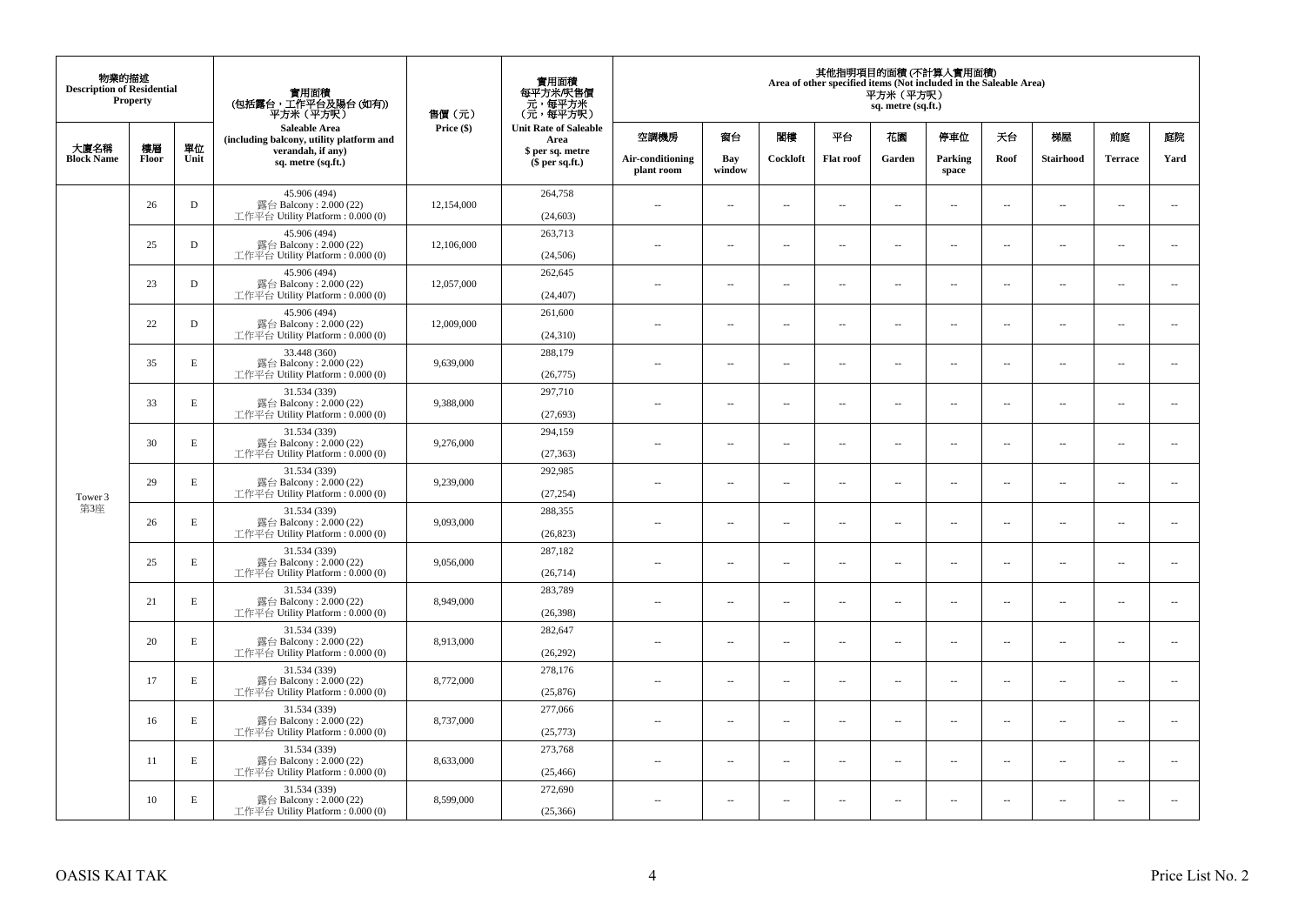| 物業的描述<br><b>Description of Residential</b><br>Property<br>單位<br>大廈名稱<br>樓層 |       |             | 實用面積<br>(包括露台,工作平台及陽台(如有))<br>平方米(平方呎)                                      | 售價(元)      | 實用面積<br>每平方米/呎售價<br>- 元, 每平方米<br>(元, 每平方呎) | 其他指明項目的面積 (不計算入實用面積)<br>Area of other specified items (Not included in the Saleable Area)<br>平方米 (平方呎)<br>sq. metre (sq.ft.) |                          |                          |                  |                          |                                      |                          |                          |                          |                          |    |     |    |    |    |    |
|----------------------------------------------------------------------------|-------|-------------|-----------------------------------------------------------------------------|------------|--------------------------------------------|------------------------------------------------------------------------------------------------------------------------------|--------------------------|--------------------------|------------------|--------------------------|--------------------------------------|--------------------------|--------------------------|--------------------------|--------------------------|----|-----|----|----|----|----|
|                                                                            |       |             | <b>Saleable Area</b><br>(including balcony, utility platform and            | Price (\$) |                                            |                                                                                                                              |                          |                          |                  |                          | <b>Unit Rate of Saleable</b><br>Area | 空調機房                     | 窗台                       | 閣樓                       | 平台                       | 花園 | 停車位 | 天台 | 梯屋 | 前庭 | 庭院 |
| <b>Block Name</b>                                                          | Floor | Unit        | verandah, if any)<br>sq. metre (sq.ft.)                                     |            | \$ per sq. metre<br>\$per sq.ft.)          | Air-conditioning<br>plant room                                                                                               | Bay<br>window            | Cockloft                 | <b>Flat</b> roof | Garden                   | Parking<br>space                     | Roof                     | Stairhood                | <b>Terrace</b>           | Yard                     |    |     |    |    |    |    |
|                                                                            | 9     | E           | 31.534 (339)<br>露台 Balcony: 2.000 (22)<br>工作平台 Utility Platform: 0.000 (0)  | 8,564,000  | 271,580<br>(25, 263)                       | $\ddot{\phantom{a}}$                                                                                                         | $\overline{\phantom{a}}$ | $\sim$                   | μ.               | $\sim$                   | $\sim$                               | $\overline{\phantom{a}}$ | Ξ.                       | $\ddot{\phantom{a}}$     | $\overline{\phantom{a}}$ |    |     |    |    |    |    |
|                                                                            | 6     | E           | 31.534 (339)<br>露台 Balcony: 2.000 (22)<br>工作平台 Utility Platform: 0.000 (0)  | 8,184,000  | 259,529<br>(24, 142)                       | $\sim$                                                                                                                       | $\overline{a}$           | $\sim$                   | $\sim$           | $\sim$                   | $\sim$                               | $\sim$                   | $\sim$                   | $\sim$                   | $\mathbf{u}$             |    |     |    |    |    |    |
|                                                                            | 5     | $\mathbf E$ | 31.534 (339)<br>露台 Balcony: 2.000 (22)<br>工作平台 Utility Platform : 0.000 (0) | 8,071,000  | 255,946<br>(23,808)                        | $\overline{\phantom{a}}$                                                                                                     | $\overline{\phantom{a}}$ | $\overline{\phantom{a}}$ | --               | $\overline{\phantom{a}}$ | $\overline{\phantom{a}}$             | $\overline{\phantom{a}}$ | $\overline{\phantom{a}}$ | $\overline{\phantom{a}}$ | $\overline{\phantom{a}}$ |    |     |    |    |    |    |
|                                                                            | 3     | E           | 31.534 (339)<br>露台 Balcony: 2.000 (22)<br>工作平台 Utility Platform: 0.000 (0)  | 7,960,000  | 252,426<br>(23, 481)                       | $\sim$                                                                                                                       | $\overline{\phantom{a}}$ | $\sim$                   | $\sim$           | $\overline{\phantom{a}}$ | $\sim$                               | $\sim$                   | $\sim$                   | $\overline{a}$           | $\sim$                   |    |     |    |    |    |    |
|                                                                            | 33    | $\mathbf F$ | 33.448 (360)<br>露台 Balcony: 2.000 (22)<br>工作平台 Utility Platform: 0.000 (0)  | 9,601,000  | 287,043<br>(26, 669)                       |                                                                                                                              | μ.                       | ÷.                       | μ.               | $\sim$                   | $\sim$                               | $\sim$                   | Ξ.                       | $\ddot{\phantom{a}}$     | $\sim$                   |    |     |    |    |    |    |
|                                                                            | 30    | $\mathbf F$ | 33.448 (360)<br>露台 Balcony: 2.000 (22)<br>工作平台 Utility Platform: 0.000 (0)  | 9,486,000  | 283,604<br>(26, 350)                       | ×.                                                                                                                           | $\sim$                   | $\sim$                   | $\sim$           | $\sim$                   | $\sim$                               | $\sim$                   | $\overline{a}$           | $\sim$                   | $\sim$                   |    |     |    |    |    |    |
|                                                                            | 29    | $\mathbf F$ | 33.448 (360)<br>露台 Balcony: 2.000 (22)<br>工作平台 Utility Platform: 0.000 (0)  | 9,448,000  | 282,468<br>(26, 244)                       | $\sim$                                                                                                                       | $\overline{\phantom{a}}$ | $\sim$                   | μ.               | $\overline{\phantom{a}}$ | $\overline{\phantom{a}}$             | $\overline{\phantom{a}}$ | $\overline{\phantom{a}}$ | $\overline{\phantom{a}}$ | $\overline{\phantom{a}}$ |    |     |    |    |    |    |
| Tower 3                                                                    | 26    | $_{\rm F}$  | 33.448 (360)<br>露台 Balcony: 2.000 (22)<br>工作平台 Utility Platform: 0.000 (0)  | 9,299,000  | 278,014<br>(25, 831)                       | $\sim$                                                                                                                       | $\overline{a}$           | $\sim$                   | $\sim$           | $\overline{a}$           | $\sim$                               | $\overline{\phantom{a}}$ | $\overline{\phantom{a}}$ | $\sim$                   | $\overline{\phantom{a}}$ |    |     |    |    |    |    |
| 第3座                                                                        | 25    | $\mathbf F$ | 33.448 (360)<br>露台 Balcony: 2.000 (22)<br>工作平台 Utility Platform: 0.000 (0)  | 9,262,000  | 276,907<br>(25, 728)                       | $\overline{\phantom{a}}$                                                                                                     | $\sim$                   | $\sim$                   | $\sim$           | $\sim$                   | $\sim$                               | $\overline{\phantom{a}}$ | $\overline{a}$           | $\sim$                   | $\ddot{\phantom{a}}$     |    |     |    |    |    |    |
|                                                                            | 21    | $\mathbf F$ | 33.448 (360)<br>露台 Balcony: 2.000 (22)<br>工作平台 Utility Platform : 0.000 (0) | 9,152,000  | 273,619<br>(25, 422)                       | $\sim$                                                                                                                       | $\sim$                   | $\sim$                   | $\sim$           | $\sim$ $\sim$            | $\overline{\phantom{a}}$             | $\sim$                   | $\sim$                   | $\overline{\phantom{a}}$ | $\overline{\phantom{a}}$ |    |     |    |    |    |    |
|                                                                            | 20    | $\mathbf F$ | 33.448 (360)<br>露台 Balcony: 2.000 (22)<br>工作平台 Utility Platform : 0.000 (0) | 9,115,000  | 272,513<br>(25,319)                        |                                                                                                                              | $\overline{\phantom{a}}$ | $\sim$                   | μ.               | $\sim$                   | $\sim$                               | $\overline{\phantom{a}}$ | Ξ.                       | $\ddot{\phantom{a}}$     | $\sim$                   |    |     |    |    |    |    |
|                                                                            | 17    | $\mathbf F$ | 33.448 (360)<br>露台 Balcony: 2.000 (22)<br>工作平台 Utility Platform : 0.000 (0) | 8.971.000  | 268,207<br>(24,919)                        | $\sim$                                                                                                                       | $\overline{a}$           | $\sim$                   | $\sim$           | $\overline{a}$           | $\sim$                               | $\overline{\phantom{a}}$ | $\overline{\phantom{a}}$ | $\sim$                   | $\sim$                   |    |     |    |    |    |    |
|                                                                            | 16    | $\mathbf F$ | 33.448 (360)<br>露台 Balcony: 2.000 (22)<br>工作平台 Utility Platform : 0.000 (0) | 8,935,000  | 267,131<br>(24, 819)                       | 44                                                                                                                           | $\overline{\phantom{a}}$ | $\sim$                   | μ.               | $\overline{\phantom{a}}$ | $\sim$                               | $\overline{\phantom{a}}$ | Ξ.                       | $\ddot{\phantom{a}}$     | $\sim$                   |    |     |    |    |    |    |
|                                                                            | 11    | $\mathbf F$ | 33.448 (360)<br>露台 Balcony: 2.000 (22)<br>工作平台 Utility Platform : 0.000 (0) | 8,829,000  | 263,962<br>(24, 525)                       | $\sim$                                                                                                                       | $\sim$                   | $\sim$                   | $\sim$           | $\sim$ $\sim$            | $\sim$                               | $\sim$                   | $\sim$                   | $\sim$                   | $\sim$                   |    |     |    |    |    |    |
|                                                                            | 10    | $_{\rm F}$  | 33.448 (360)<br>露台 Balcony: 2.000 (22)<br>工作平台 Utility Platform: 0.000 (0)  | 8,794,000  | 262,916<br>(24, 428)                       | $\sim$ $\sim$                                                                                                                | $\overline{\phantom{a}}$ | $\sim$                   | μ.               | $\overline{\phantom{a}}$ | $\sim$                               | $\overline{\phantom{a}}$ | $\overline{\phantom{a}}$ | $\sim$                   | $\sim$                   |    |     |    |    |    |    |
|                                                                            | 9     | $\rm F$     | 33.448 (360)<br>露台 Balcony: 2.000 (22)<br>工作平台 Utility Platform: 0.000 (0)  | 8,759,000  | 261,869<br>(24, 331)                       | $\sim$                                                                                                                       | $\sim$                   | $\sim$                   | $\sim$           | $\sim$ $\sim$            | $\sim$                               | $\overline{\phantom{a}}$ | $\sim$                   | $\sim$                   | $\sim$                   |    |     |    |    |    |    |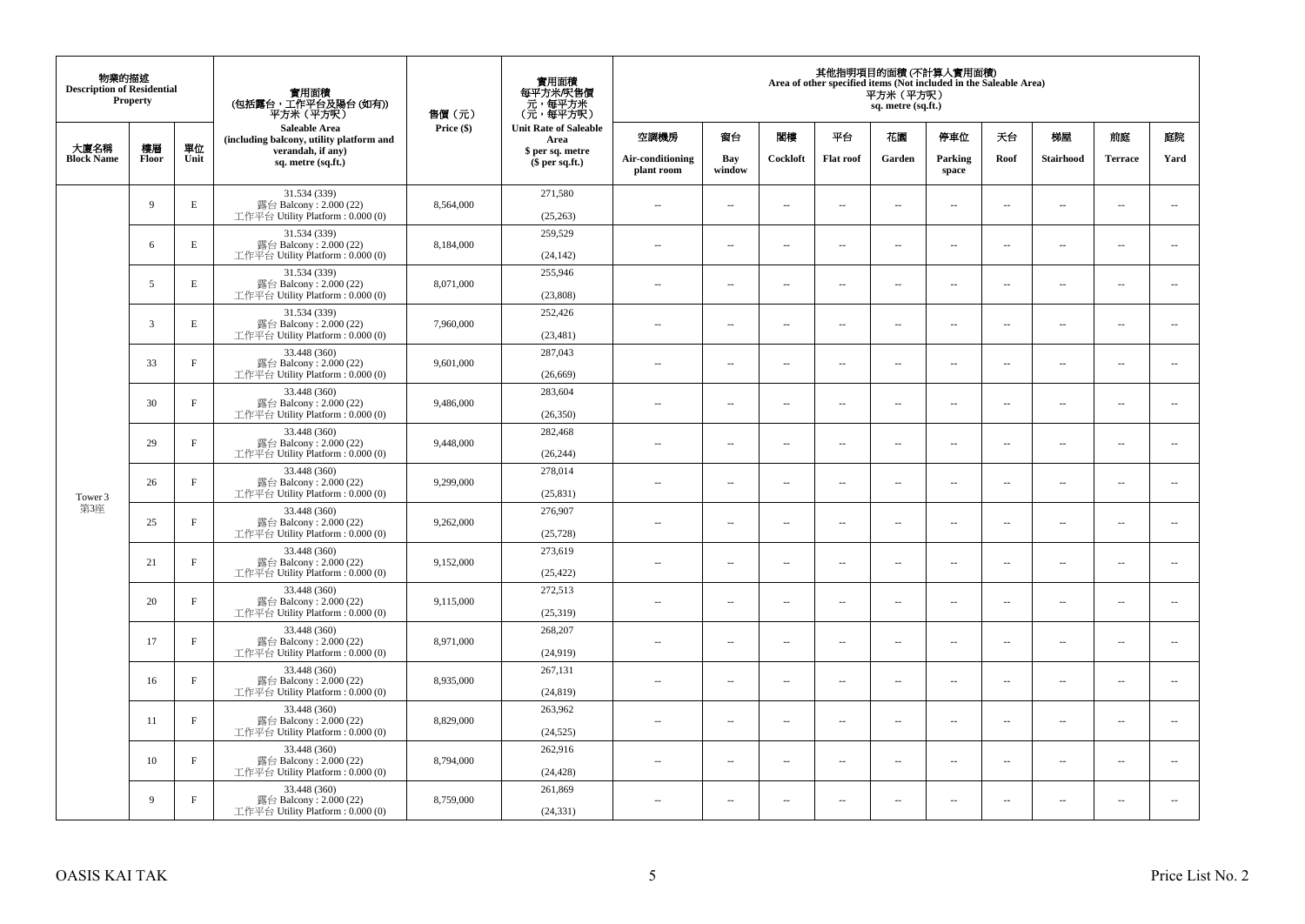| 物業的描述<br><b>Description of Residential</b><br>Property<br>大廈名稱<br>樓層<br>單位 |                 |              | 實用面積<br>(包括露台,工作平台及陽台(如有))<br>平方米 (平方呎)                                      | 售價(元)      | 實用面積<br>每平方米/呎售價<br>- 元, 每平方米<br>(元, 每平方呎) | 其他指明項目的面積 (不計算入實用面積)<br>Area of other specified items (Not included in the Saleable Area)<br>平方米(平方呎)<br>sq. metre (sq.ft.) |                          |                          |                          |                          |        |                                |                          |                          |                          |        |                  |      |           |                |      |
|----------------------------------------------------------------------------|-----------------|--------------|------------------------------------------------------------------------------|------------|--------------------------------------------|-----------------------------------------------------------------------------------------------------------------------------|--------------------------|--------------------------|--------------------------|--------------------------|--------|--------------------------------|--------------------------|--------------------------|--------------------------|--------|------------------|------|-----------|----------------|------|
|                                                                            |                 |              | <b>Saleable Area</b><br>(including balcony, utility platform and             | Price (\$) | <b>Unit Rate of Saleable</b><br>Area       | 空調機房                                                                                                                        | 窗台                       | 閣樓                       | 平台                       | 花園                       | 停車位    | 夭台                             | 梯屋                       | 前庭                       | 庭院                       |        |                  |      |           |                |      |
| <b>Block Name</b>                                                          | Floor           | Unit         | verandah, if any)<br>sq. metre (sq.ft.)                                      |            | \$per sq.ft.)                              |                                                                                                                             |                          | \$ per sq. metre         |                          |                          |        | Air-conditioning<br>plant room | Bay<br>window            | Cockloft                 | <b>Flat roof</b>         | Garden | Parking<br>space | Roof | Stairhood | <b>Terrace</b> | Yard |
|                                                                            | 6               | $\mathbf{F}$ | 33.448 (360)<br>露台 Balcony: 2.000 (22)<br>工作平台 Utility Platform: 0.000 (0)   | 8,370,000  | 250,239<br>(23, 250)                       | $\sim$                                                                                                                      | $\sim$                   | $\sim$                   | $\sim$                   | $\overline{\phantom{a}}$ | $\sim$ | $\overline{\phantom{a}}$       | $\overline{\phantom{a}}$ | $\bar{a}$                | $\sim$                   |        |                  |      |           |                |      |
| Tower 3<br>第3座                                                             | 5               | $\mathbf{F}$ | 33.448 (360)<br>露台 Balcony: 2.000 (22)<br>工作平台 Utility Platform: 0.000 (0)   | 8,254,000  | 246,771<br>(22,928)                        | $\sim$                                                                                                                      | $\sim$                   | $\sim$                   | $\sim$                   | $\overline{\phantom{a}}$ | $\sim$ | $\sim$                         | $\sim$                   | $\sim$                   | $\sim$                   |        |                  |      |           |                |      |
|                                                                            | $\overline{3}$  | $\mathbf{F}$ | 33.448 (360)<br>露台 Balcony: 2.000 (22)<br>工作平台 Utility Platform : $0.000(0)$ | 8,140,000  | 243,363<br>(22,611)                        | $\sim$                                                                                                                      | $\sim$                   | $\sim$                   | $\sim$                   | $\ldots$                 | $\sim$ | $\overline{\phantom{a}}$       | $\overline{\phantom{a}}$ | $\sim$                   | $\overline{\phantom{a}}$ |        |                  |      |           |                |      |
|                                                                            | 28              | $\, {\bf B}$ | 49.646 (534)<br>露台 Balcony: 2.000 (22)<br>工作平台 Utility Platform: 0.000 (0)   | 15,417,000 | 310,539<br>(28, 871)                       | $\sim$                                                                                                                      | $\sim$                   | $\sim$                   | $\sim$                   | $\sim$                   | $\sim$ | $\overline{\phantom{a}}$       | $\sim$                   | $\sim$                   | $\overline{\phantom{a}}$ |        |                  |      |           |                |      |
|                                                                            | 27              | B            | 49.646 (534)<br>露台 Balcony: 2.000 (22)<br>工作平台 Utility Platform: 0.000 (0)   | 15,294,000 | 308,061<br>(28, 640)                       |                                                                                                                             | $\sim$                   | $\sim$                   | $\ddot{\phantom{a}}$     | ш.                       | $\sim$ | $\sim$                         | $\overline{\phantom{a}}$ | $\bar{a}$                | $\sim$                   |        |                  |      |           |                |      |
|                                                                            | 23              | B            | 49.646 (534)<br>露台 Balcony: 2.000 (22)<br>工作平台 Utility Platform: 0.000 (0)   | 15,112,000 | 304,395<br>(28,300)                        | $\sim$                                                                                                                      | $\overline{a}$           | $\sim$                   | $\sim$                   | $\overline{a}$           | $\sim$ | $\sim$                         | $\overline{\phantom{a}}$ | $\sim$                   | $\sim$                   |        |                  |      |           |                |      |
|                                                                            | 22              | B            | 49.646 (534)<br>露台 Balcony: 2.000 (22)<br>工作平台 Utility Platform : $0.000(0)$ | 15,052,000 | 303,187<br>(28, 187)                       | $\sim$ $-$                                                                                                                  | $\sim$                   | $\sim$                   | $\sim$                   | $\overline{\phantom{a}}$ | $\sim$ | $\overline{\phantom{a}}$       | $\overline{\phantom{a}}$ | $\sim$                   | $\overline{\phantom{a}}$ |        |                  |      |           |                |      |
|                                                                            | 19              | $\mathbf B$  | 49.646 (534)<br>露台 Balcony: 2.000 (22)<br>工作平台 Utility Platform: 0.000 (0)   | 14,873,000 | 299,581<br>(27, 852)                       | $\sim$                                                                                                                      | $\sim$                   | $\sim$                   | $\sim$                   | $\sim$                   | $\sim$ | $\sim$                         | $\sim$                   | $\sim$                   | $\sim$                   |        |                  |      |           |                |      |
|                                                                            | 18              | B            | 49.646 (534)<br>露台 Balcony: $2.000(22)$<br>工作平台 Utility Platform: 0.000 (0)  | 14,814,000 | 298,393<br>(27, 742)                       | $\sim$                                                                                                                      | $\sim$                   | $\sim$                   | $\sim$                   | $\overline{\phantom{a}}$ | $\sim$ | $\overline{\phantom{a}}$       | $\overline{\phantom{a}}$ | $\sim$                   | $\overline{\phantom{a}}$ |        |                  |      |           |                |      |
| Tower 5<br>第5座                                                             | 15              | $\mathbf B$  | 49.646 (534)<br>露台 Balcony: 2.000 (22)<br>工作平台 Utility Platform: 0.000 (0)   | 14,579,000 | 293,659<br>(27, 301)                       | $\sim$                                                                                                                      | $\sim$                   | $\sim$                   | $\sim$                   | μ.                       | $\sim$ | $\sim$                         | $\overline{\phantom{a}}$ | $\bar{a}$                | $\sim$                   |        |                  |      |           |                |      |
|                                                                            | 12              | B            | 49.646 (534)<br>露台 Balcony: 2.000 (22)<br>工作平台 Utility Platform : $0.000(0)$ | 14,521,000 | 292,491<br>(27, 193)                       | $-$                                                                                                                         | ÷.                       | $\ddot{\phantom{a}}$     | $\ldots$                 | Ξ.                       | $\sim$ | $\overline{\phantom{a}}$       | $\overline{\phantom{a}}$ | $\sim$                   | $\overline{\phantom{a}}$ |        |                  |      |           |                |      |
|                                                                            | 11              | $\, {\bf B}$ | 49.646 (534)<br>露台 Balcony: 2.000 (22)<br>工作平台 Utility Platform: 0.000 (0)   | 14,463,000 | 291,323<br>(27,084)                        | ×.                                                                                                                          | $\sim$                   | $\sim$                   | $\sim$                   | $\sim$                   | $\sim$ | $\sim$                         | $\sim$                   | $\sim$                   | $\sim$                   |        |                  |      |           |                |      |
|                                                                            | 10              | B            | 49.646 (534)<br>露台 Balcony: 2.000 (22)<br>工作平台 Utility Platform: 0.000 (0)   | 14,406,000 | 290,174<br>(26,978)                        | $-$                                                                                                                         | $\sim$                   | $\sim$                   | $\sim$                   | $\overline{\phantom{a}}$ | $\sim$ | $\sim$                         | $\overline{\phantom{a}}$ | $\overline{\phantom{a}}$ | $\sim$                   |        |                  |      |           |                |      |
|                                                                            | 9               | B            | 49.646 (534)<br>露台 Balcony: 2.000 (22)<br>工作平台 Utility Platform: 0.000 (0)   | 14,348,000 | 289,006<br>(26, 869)                       | $\sim$                                                                                                                      | $\sim$                   | $\sim$                   | $\sim$                   | $\overline{a}$           | $\sim$ | $\sim$                         | $\overline{\phantom{a}}$ | $\sim$                   | $\sim$                   |        |                  |      |           |                |      |
|                                                                            | 8               | B            | 49.646 (534)<br>露台 Balcony: 2.000 (22)<br>工作平台 Utility Platform : $0.000(0)$ | 14.291.000 | 287,858<br>(26, 762)                       | $\sim$ $-$                                                                                                                  | $\sim$                   | $\sim$                   | $\sim$                   | μ.                       | $\sim$ | $\overline{\phantom{a}}$       | $\overline{\phantom{a}}$ | $\overline{\phantom{a}}$ | $\sim$                   |        |                  |      |           |                |      |
|                                                                            | $7\overline{ }$ | B            | 49.646 (534)<br>露台 Balcony: 2.000 (22)<br>工作平台 Utility Platform: 0.000 (0)   | 14,178,000 | 285,582<br>(26.551)                        | $\overline{\phantom{a}}$                                                                                                    | $\overline{\phantom{a}}$ | $\overline{\phantom{a}}$ | $\overline{\phantom{a}}$ | --                       | $\sim$ | $\overline{\phantom{a}}$       | $\cdots$                 | $\ddotsc$                | $\sim$                   |        |                  |      |           |                |      |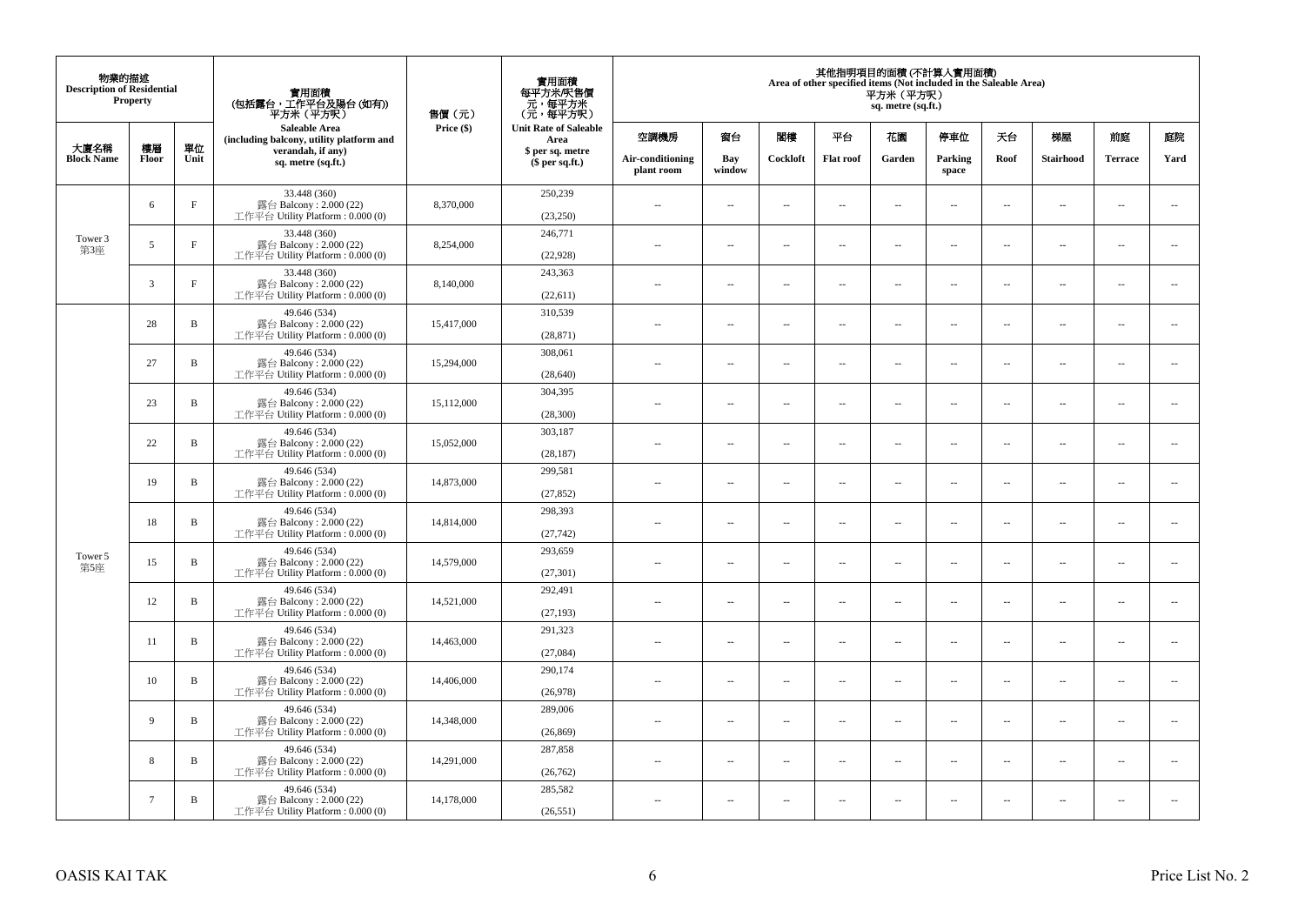| 物業的描述<br><b>Description of Residential</b> | Property       |            | 實用面積<br>(包括露台,工作平台及陽台(如有))<br>平方米(平方呎)                                                                      | 實用面積<br>每平方米/呎售價<br>元,每平方米<br>(元,每平方呎) | 其他指明項目的面積 (不計算入實用面積)<br>Area of other specified items (Not included in the Saleable Area)<br>平方米 (平方呎)<br>sq. metre (sq.ft.) |                                        |                          |                |                          |                 |                         |            |                          |                      |                          |
|--------------------------------------------|----------------|------------|-------------------------------------------------------------------------------------------------------------|----------------------------------------|------------------------------------------------------------------------------------------------------------------------------|----------------------------------------|--------------------------|----------------|--------------------------|-----------------|-------------------------|------------|--------------------------|----------------------|--------------------------|
| 大廈名稱<br><b>Block Name</b>                  | 樓層<br>Floor    | 單位<br>Unit | <b>Saleable Area</b><br>(including balcony, utility platform and<br>verandah, if any)<br>sq. metre (sq.ft.) | Price $(\$)$                           | <b>Unit Rate of Saleable</b><br>Area<br>\$ per sq. metre<br>\$per sq.ft.)                                                    | 空調機房<br>Air-conditioning<br>plant room | 窗台<br>Bay<br>window      | 閣樓<br>Cockloft | 平台<br><b>Flat roof</b>   | 花園<br>Garden    | 停車位<br>Parking<br>space | 天台<br>Roof | 梯屋<br><b>Stairhood</b>   | 前庭<br><b>Terrace</b> | 庭院<br>Yard               |
|                                            | 6              | B          | 49.646 (534)<br>露台 Balcony: $2.000(22)$<br>工作平台 Utility Platform: 0.000 (0)                                 | 14.121,000                             | 284,434<br>(26, 444)                                                                                                         | $\sim$                                 | $\overline{\phantom{a}}$ | $\sim$         | $\overline{\phantom{a}}$ | $\overline{a}$  | $\sim$                  | $\sim$     | $\sim$                   | $\sim$               | $ -$                     |
|                                            | 5              | B          | 49.646 (534)<br>露台 Balcony: $2.000(22)$<br>工作平台 Utility Platform: 0.000 (0)                                 | 14,030,000                             | 282,601<br>(26, 273)                                                                                                         | $\sim$ $\sim$                          | $\overline{\phantom{a}}$ | $\sim$         | $\overline{\phantom{a}}$ | $\overline{a}$  | $\sim$                  | $\sim$     | $\sim$                   | $\sim$               |                          |
|                                            | $\overline{3}$ | B          | 49.646 (534)<br>露台 Balcony: 2.000 (22)<br>工作平台 Utility Platform : $0.000(0)$                                | 13,836,000                             | 278,693<br>(25,910)                                                                                                          | $-$                                    | $\overline{\phantom{a}}$ | $\sim$ $-$     | $\overline{\phantom{a}}$ | $\sim$          | $\sim$                  | $\sim$     | $\sim$                   | $\sim$               | $\sim$                   |
| Tower 5<br>第5座                             | 26             | D          | 33.862 (364)<br>露台 Balcony: 2.000 (22)<br>工作平台 Utility Platform: 0.000 (0)                                  | 9,249,000                              | 273,138<br>(25, 409)                                                                                                         | $-$                                    | $\overline{\phantom{a}}$ | $\sim$         | $\overline{\phantom{a}}$ | $\sim$          | $\sim$                  | $\sim$     | $\overline{\phantom{a}}$ | $\sim$               | $\overline{\phantom{a}}$ |
|                                            | 25             | D          | 33.862 (364)<br>露台 Balcony: $2.000(22)$<br>工作平台 Utility Platform: 0.000 (0)                                 | 9,212,000                              | 272,045<br>(25,308)                                                                                                          | $\sim$ $-$                             | $\overline{\phantom{a}}$ | $\sim$ $-$     | $\sim$                   | $\sim$          | $\sim$ $-$              | $\sim$     | $\sim$                   | $\sim$               | $\sim$                   |
|                                            | 23             | D          | 33.862 (364)<br>露台 Balcony: 2.000 (22)<br>工作平台 Utility Platform: 0.000 (0)                                  | 9,175,000                              | 270,953<br>(25,206)                                                                                                          | $-$                                    | $\overline{\phantom{a}}$ | $\sim$         | $\overline{\phantom{a}}$ | $\overline{a}$  | $\overline{a}$          | $\sim$     | $\sim$                   | $\sim$               | $\sim$                   |
|                                            | 22             | D          | 33.862 (364)<br>露台 Balcony: 2.000 (22)<br>工作平台 Utility Platform: 0.000 (0)                                  | 9,139,000                              | 269,890<br>(25, 107)                                                                                                         | $-$                                    | $\sim$ $-$               | $\sim$ $-$     | $\sim$                   | $\overline{a}$  | $\sim$                  | $\sim$     | $ -$                     | $\sim$               | $\sim$                   |
| Mansion D                                  | $G/F-1/F$      | A          | 105.568(1.136)<br>露台 Balcony: 0.000 (0)<br>工作平台 Utility Platform: 0.000 (0)                                 | 38,469,000                             | 364,400<br>(33, 864)                                                                                                         | $\sim$                                 | $\sim$ $-$               | $\sim$         | 4.853<br>(52)            | 19.656<br>(212) | $\sim$                  | $\sim$     | $\hspace{0.05cm} -$      | $\sim$               | $\overline{\phantom{a}}$ |
| 低座D座                                       | $G/F-1/F$      | B          | 84.560 (910)<br>露台 Balcony: 2.822 (30)<br>工作平台 Utility Platform: 0.000 (0)                                  | 30,441,000                             | 359,993<br>(33, 452)                                                                                                         | $\sim$                                 | $\sim$ $-$               | $\sim$ $\sim$  | $\sim$                   | 16.618<br>(179) | $\sim$                  | $\sim$     | $\sim$                   | - 11                 | $\sim$                   |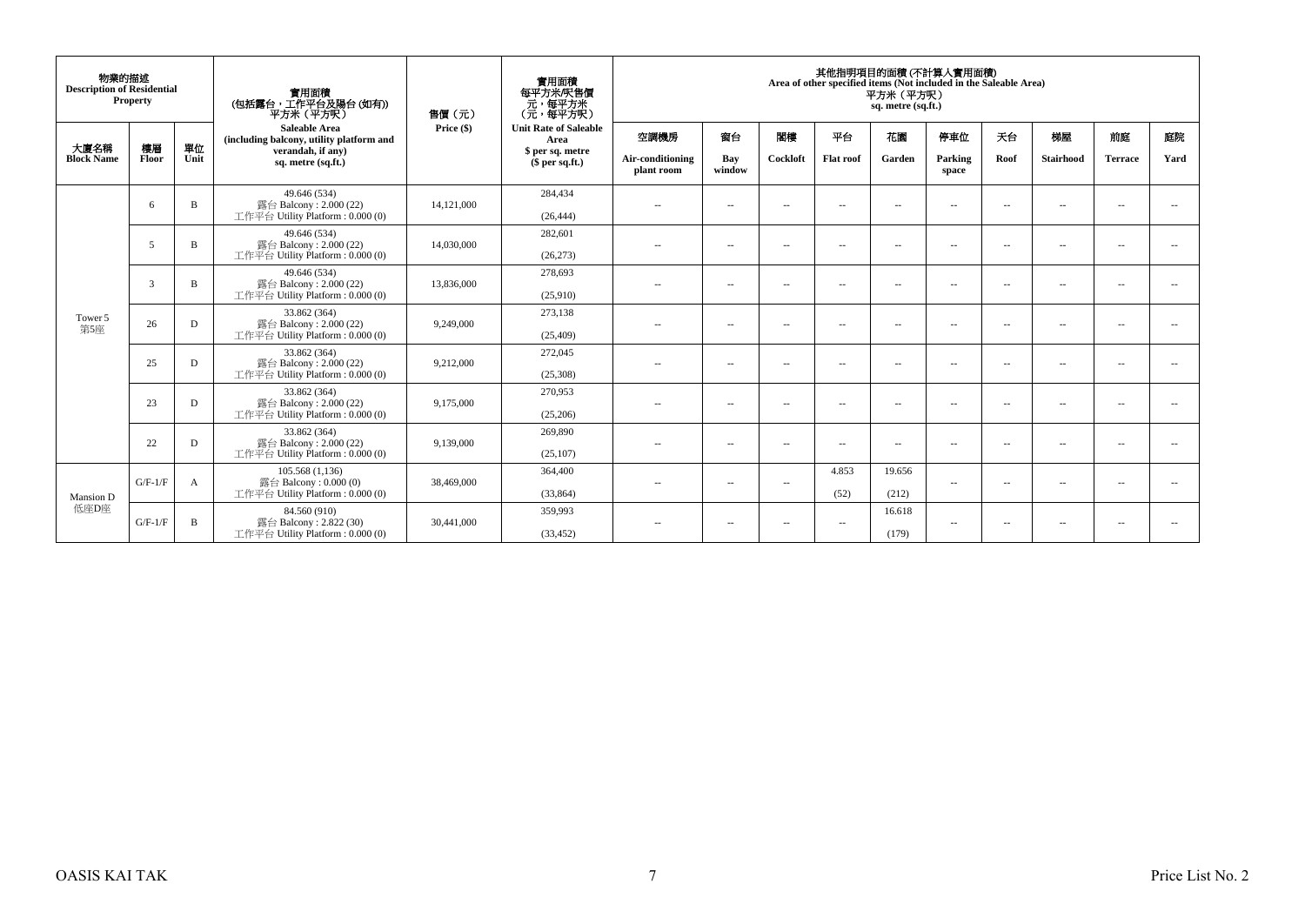## 第三部份:其他資料 **Part 3: Other Information**

- (1) 準買家應參閱發展項目的售樓說明書,以了解該項目的資料。 Prospective purchasers are advised to refer to the sales brochure for the development for information on the development.
- (2) 根據《一手住宅物業銷售條例》第52(1)條及第53(2)及(3)條, According to sections 52(1) and 53(2) and (3) of the Residential Properties (First-hand Sales) Ordinance, –

### 第52(1)條 / Section 52(1)

在某人就指明住宅物業與擁有人訂立臨時買賣合約時,該人須向擁有人支付售價的5%的臨時訂金。

A preliminary deposit of 5% of the purchase price is payable by a person to the owner on entering into a preliminary agreement for sale and purchase in respect of the specified residential property with the owner.

#### 第53(2)條 / Section 53(2)

如某人於某日期訂立臨時買賣合約,並於該日期後的5 個工作日內,就有關住宅物業簽立買賣合約,則擁有人必須在該日期後的 8 個工作日内,簽立該買賣合約。 If a person executes an agreement for sale and purchase in respect of the residential property within 5 working days after the date on which the person enters into the preliminary agreement for sale and purchase, the owner days after that date.

### 第53(3)條 / Section 53(3)

如某人於某日期訂立臨時買賣合約時,但沒有於該日期後的5 個工作日内,就有關住宅物業簽立買賣合約,則 – (i) 該臨時合約即告終止;(ii) 有關的臨時訂金即予沒收;及 (iii) 擁有人不得就該人沒有簽立買賣合約而針對該人提出進一步申索。 If a person does not execute an agreement for sale and purchase in respect of the residential property within 5 working days after the date on which the person enters into the preliminary agreement for sale and purchase- (i) the preliminary agreement is terminated;(ii) the preliminary deposit is forfeited; and (iii) the owner does not have any further claim against the person for the failure.

(3) 實用面積及屬該住宅物業其他指明項目的面積是按《一手住宅物業銷售條例》第8條及附表二第2部的計算得出的。 The saleable area and area of other specified items of the residential property are calculated in accordance with section 8 and Part 2 of Schedule 2 to the Residential Properties (First-hand Sales) Ordinance.

(4)(i) 註:在第(4)段中,『售價』指本價單第二部份中所列之住宅物業的售價,而『成交金額』指臨時買賣合約中訂明的住宅物業的實際金額。因應不同支付條款及/或折扣按售價計算得出之價目,皆以進位到最接近的千位數作為成交金額。 Note: In paragraph (4), "Price" means the price of the residential property set out in Part 2 of this price list, and "transaction price" means the actual price of the residential property set out in the preliminary agreem terms of payment and/or applicable discounts on the Price will be rounded up to the nearest thousand to determine the transaction price.

買方於簽署臨時買賣合約時須繳付相等於成交金額5%之金額作為臨時訂金,其中港幣\$100,000 之部分臨時訂金必須以銀行本票支付,臨時訂金的餘額可以支票支付,本票及支票抬頭請寫「貝克‧麥堅時律師事務所」。 Upon signing of the Preliminary Agreement for Sale and Purchase, the Purchaser shall pay the Preliminary Deposit which is equivalent to 5% of the transaction price. HK\$100,000 being part of the Preliminary Deposit must be Deposit may be paid by cheque(s). The cashier order(s) and cheque(s) should be made payable to "BAKER & MCKENZIE".

## 支付條款 **Terms of Payment**

## **(A) 120** 天現金優惠付款計劃 **120-day Cash Payment Plan (**照售價減**6%) (6% discount from the Price)**

- (1) 買方須於簽署臨時買賣合約(「臨時合約」)時繳付相等於成交金額5%作為臨時訂金。買方須於簽署臨時合約後5個工作日內簽署正式買賣合約(「正式合約」)。 The Purchaser(s) shall pay the preliminary deposit equivalent to 5% of the transaction price upon signing of the preliminary Agreement for Sale and Purchase ("PASP"). The formal Agreement for Sale & Purchase ("ASP") shall after signing of the PASP.
- (2) 成交金額 95%即成交金額之餘款於買方簽署臨時合約後 120 天內由買方繳付或於完成交易時付清,以較早者為準。 95% of the transaction price being balance of the transaction price shall be paid by the Purchaser(s) within 120 days after signing of the PASP or upon completion, whichever is the earlier.
- **(A1) 120** 天二按貸款付款計劃 **120-day Second Mortgage Loan Payment Plan (**照售價減**5%) (5% discount from the Price) (**只適用於購買本價單內公布的兩房**(**或以上**)**的指明住宅物業的買方 **Only applicable to a purchaser who purchases any 2-bedroom (or above) specified residential property(ies) listed in this price list.)**
- (1) 買方須於簽署臨時買賣合約(「臨時合約」)時繳付相等於成交金額5%作為臨時訂金。買方須於簽署臨時合約後5個工作日內簽署正式買賣合約(「正式合約」)。 The Purchaser(s) shall pay the preliminary deposit equivalent to 5% of the transaction price upon signing of the preliminary Agreement for Sale and Purchase ("PASP"). The formal Agreement for Sale & Purchase ("ASP") shall after signing of the PASP.
- (2) 成交金額 95%即成交金額之餘款於買方簽署臨時合約後 120 天內由買方繳付或於完成交易時付清,以較早者為準。 95% of the transaction price being balance of the transaction price shall be paid by the Purchaser(s) within 120 days after signing of the PASP or upon completion, whichever is the earlier.

## **(B)** 靈活建築期付款計劃 **Flexible Stage Payment Plan (**照售價減**2%) (2% discount from the Price)**

- (1) 買方須於簽署臨時買賣合約(「臨時合約」)時繳付相等於成交金額5%作為臨時訂金。買方須於簽署臨時合約後5個工作日內簽署正式買賣合約(「正式合約」)。
- The Purchaser(s) shall pay the preliminary deposit equivalent to 5% of the transaction price upon signing of the preliminary Agreement for Sale and Purchase ("PASP"). The formal Agreement for Sale & Purchase ("ASP") shall after signing of the PASP.
- (2) 買方簽署臨時合約後 120 天內再付成交金額 1%。
- 1% of the transaction price shall be paid by the Purchaser(s) within 120 days after signing of the PASP.
- (3) 買方簽署臨時合約後 150 天內再付成交金額 1%。 1% of the transaction price shall be paid by the Purchaser(s) within 150 days after signing of the PASP. (4) 買方簽署臨時合約後 180 天內再付成交金額 1%。
- 1% of the transaction price shall be paid by the Purchaser(s) within 180 days after signing of the PASP.
- (5) 買方簽署臨時合約後 210 天內再付成交金額 1%。
- 1% of the transaction price shall be paid by the Purchaser(s) within 210 days after signing of the PASP.
- (6) 買方簽署臨時合約後 240 天內再付成交金額 1%。
- 1% of the transaction price shall be paid by the Purchaser(s) within 240 days after signing of the PASP.

(7) 成交金額 90%即成交金額之餘款於賣方向買方發出書面通知書可將有關物業之業權有效地轉讓予買方的日期起 14 天內付清。 90% of the transaction price being balance of the transaction price shall be paid by the Purchaser(s) within 14 days of the date of written notification to the Purchaser(s) that the Vendor is in a position validly to assig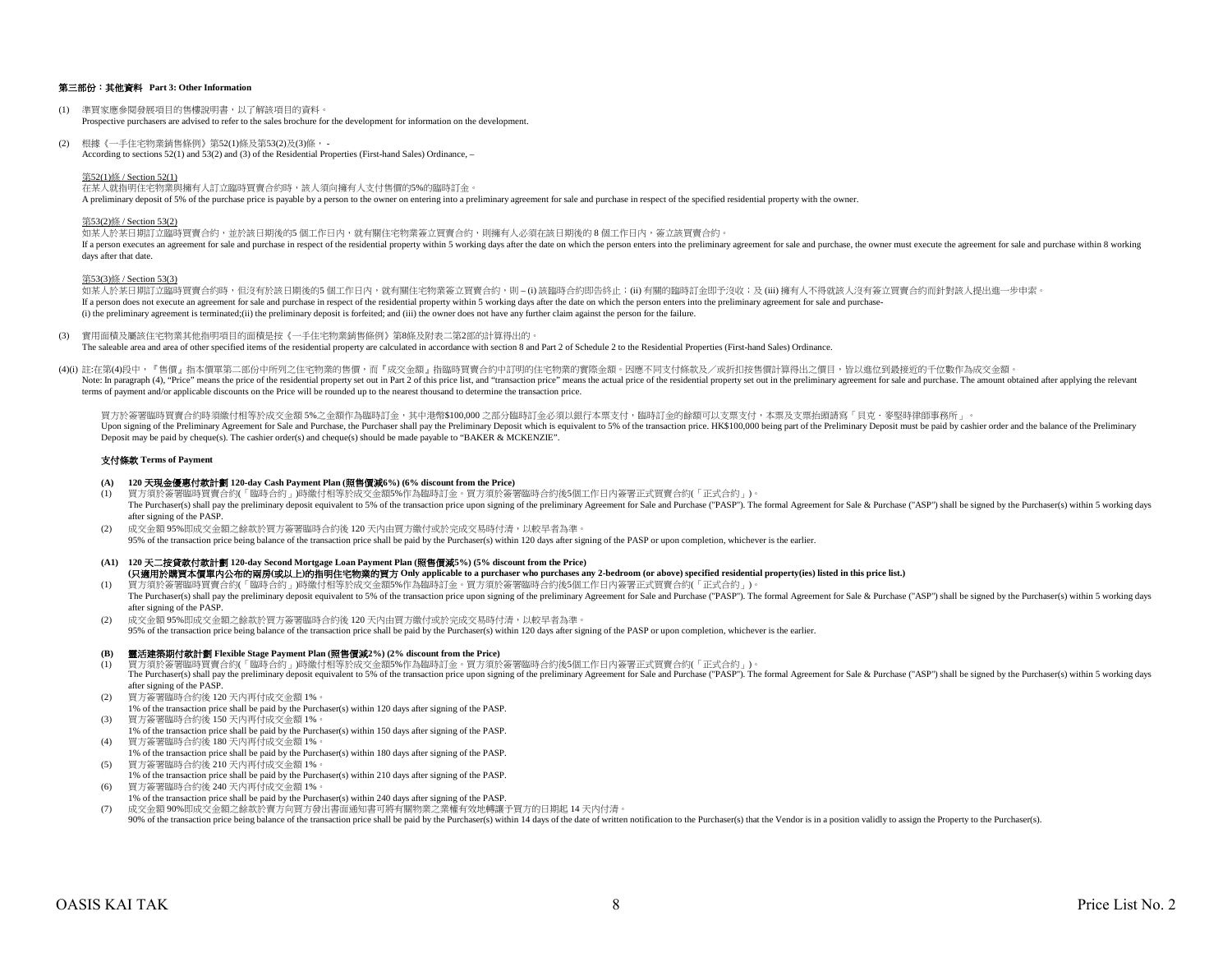## **(B1)** 靈活建築期二按貸款付款計劃 **Flexible Stage Second Mortgage Loan Payment Plan (**照售價減**1%) (1% discount from the Price)**

- (1) 買方須於簽署臨時買賣合約(「臨時合約」)時繳付相等於成交金額5%作為臨時訂金。買方須於簽署臨時合約後5個工作日內簽署正式買賣合約(「正式合約」)。 **(**只適用於購買本價單內公布的兩房**(**或以上**)**的指明住宅物業的買方 **Only applicable to a purchaser who purchases any 2-bedroom (or above) specified residential property(ies) listed in this price list.)**
- The Purchaser(s) shall pay the preliminary deposit equivalent to 5% of the transaction price upon signing of the preliminary Agreement for Sale and Purchase ("PASP"). The formal Agreement for Sale & Purchase ("ASP") shall after signing of the PASP.
- (2) 買方簽署臨時合約後 120 天內再付成交金額 1%。 1% of the transaction price shall be paid by the Purchaser(s) within 120 days after signing of the PASP.
- (3) 買方簽署臨時合約後 150 天內再付成交金額 1%。 1% of the transaction price shall be paid by the Purchaser(s) within 150 days after signing of the PASP.
- (4) 買方簽署臨時合約後 180 天內再付成交金額 1%。 1% of the transaction price shall be paid by the Purchaser(s) within 180 days after signing of the PASP.
- (5) 買方簽署臨時合約後 210 天內再付成交金額 1%。
- 1% of the transaction price shall be paid by the Purchaser(s) within 210 days after signing of the PASP. (6) 買方簽署臨時合約後 240 天內再付成交金額 1%。
- 1% of the transaction price shall be paid by the Purchaser(s) within 240 days after signing of the PASP. (7) 成交金額 90%即成交金額之餘款於賣方向買方發出書面通知書可將有關物業之業權有效地轉讓予買方的日期起 14 天內付清。 90% of the transaction price being balance of the transaction price shall be paid by the Purchaser(s) within 14 days of the date of written notification to the Purchaser(s) that the Vendor is in a position validly to assig

## **(ii)** 售價獲得折扣的基礎 **The basis on which any discount on the Price is made available**

- (a)  $\qquad \qquad \frac{\Box}{\Box} 4(i)$ 。
	- See 4(i).

## (b) 「**Club Wheelock**」會員優惠 **Privilege for** 「**Club Wheelock**」**member**

A 1% discount from the Price would be offered to the Purchaser who is a Club Wheelock member on the date of signing of the preliminary agreement for sale and purchase. At least one individual Purchaser (if the Purchaser is Purchaser (if the Purchaser is a corporation) should be a Club Wheelock member on the date of signing the preliminary agreement for sale and purchase in order to enjoy the discount offer. 在簽署臨時買賣合約當日,買方如屬「Club Wheelock」會員,可獲1%售價折扣優惠。最少一位個人買方(如買方是以個人名義)或最少一位買方之董事(如買方是以公司名義) 須為「Club Wheelock」會員,方可享此折扣優惠。

## (c) 九月置業優惠 **Purchase Discount in September**

凡於2017年9月30日(包括當日)或之前簽署臨時買賣合約購買本價單中所列之住宅物業,可獲1%售價折扣優惠。 A 1% discount from the Price would be offered to a Purchaser who signs the Preliminary Agreement for Sale and Purchase on or before 30 September, 2017 to purchase a residential property listed in this price list.

## (d) **"Wheelock Living"** 臉書頁面讚好優惠 **"Wheelock Living" Facebook Page Likers' Discount**

凡於簽署臨時買賣合約前讚好"Wheelock Living" 臉書頁面的買家,可獲1%售價折扣優惠。 A 1% discount from the Price would be offered to a Purchaser who has liked the "Wheelock Living" Facebook Page before signing the Preliminary Agreement for Sale and Purchase.

## (e) 印花稅優惠 **Stamp Duty Discount**

買方購買本價單中所列之住宅物業可獲10.5%售價折扣優惠。 A 10.5% discount from the Price would be offered to the Purchaser of a residential property listed in this price list.

#### (f) 會德豐有限公司員工置業優惠 **Wheelock and Company Limited Home Purchasing Discount**

如買方(或構成買方之任何人士)屬任何「會德豐合資格人士」,並且沒有委任地產代理就購入住宅物業代其行事,可獲 2.75% 售價折扣優惠。

If the Purchaser (or any person comprising the Purchaser) is a "Qualified Person of Wheelock Group", provided that the Purchaser did not appoint any estate agent to act for him in the purchase of the residential property(i

「會德豐合資格人士」指任何下列公司或其在香港註冊成立之附屬公司之任何董事、員工及其近親(任何個人的配偶、父母、祖父、祖母、外祖父、外祖母、子女、孫、孫女、外孫、外孫女或兄弟姊妹為該個人之「近親」,惟須提供令賣方滿意的有關證明 文件以茲證明有關關係,且賣方對是否存在近親關係保留最終決定權):

"Qualified Person of Wheelock Group" means any director or employee (and his/her close family member (a spouse, parent, grant parent, child, grand child or sibling of a person is a "close family member" of that person Prov satisfaction of the Vendor must be provided to prove the relationship concerned and that the Vendor reserves the final right to decide whether or not such relationship exists)) of any of the following companies or any of i

- 1. 會德豐有限公司 Wheelock and Company Limited 或 or;
- 2. 會德豐地產有限公司 Wheelock Properties Limited 或 or;
- 3. 會德豐地產(香港)有限公司 Wheelock Properties (HK) Limited 或 or;
- 4. 九龍倉集團有限公司 The Wharf (Holdings) Limited 或 or;
- 5. 夏利文物業管理有限公司 Harriman Property Management Limited 或 or;
- 6. 海港企業有限公司 Harbour Centre Development Limited 或 or;
- 7. 現代貨箱碼頭有限公司 Modern Terminals Limited.

買方在簽署有關的臨時買賣合約前須即場提供令賣方滿意的證據証明其為會德豐合集團合資格人士,賣方就相關買方是否會德豐合集團合資格人士有最終決定權,而賣方之決定為最終及對買方具有約束力。 The Purchaser shall before signing of the relevant preliminary agreement for sale and purchase on the spot provide evidence for proof of being a Qualified Person of Wheelock Group to the satisfaction of the Vendor and in t and the Vendor's decision shall be final and binding on the Purchaser.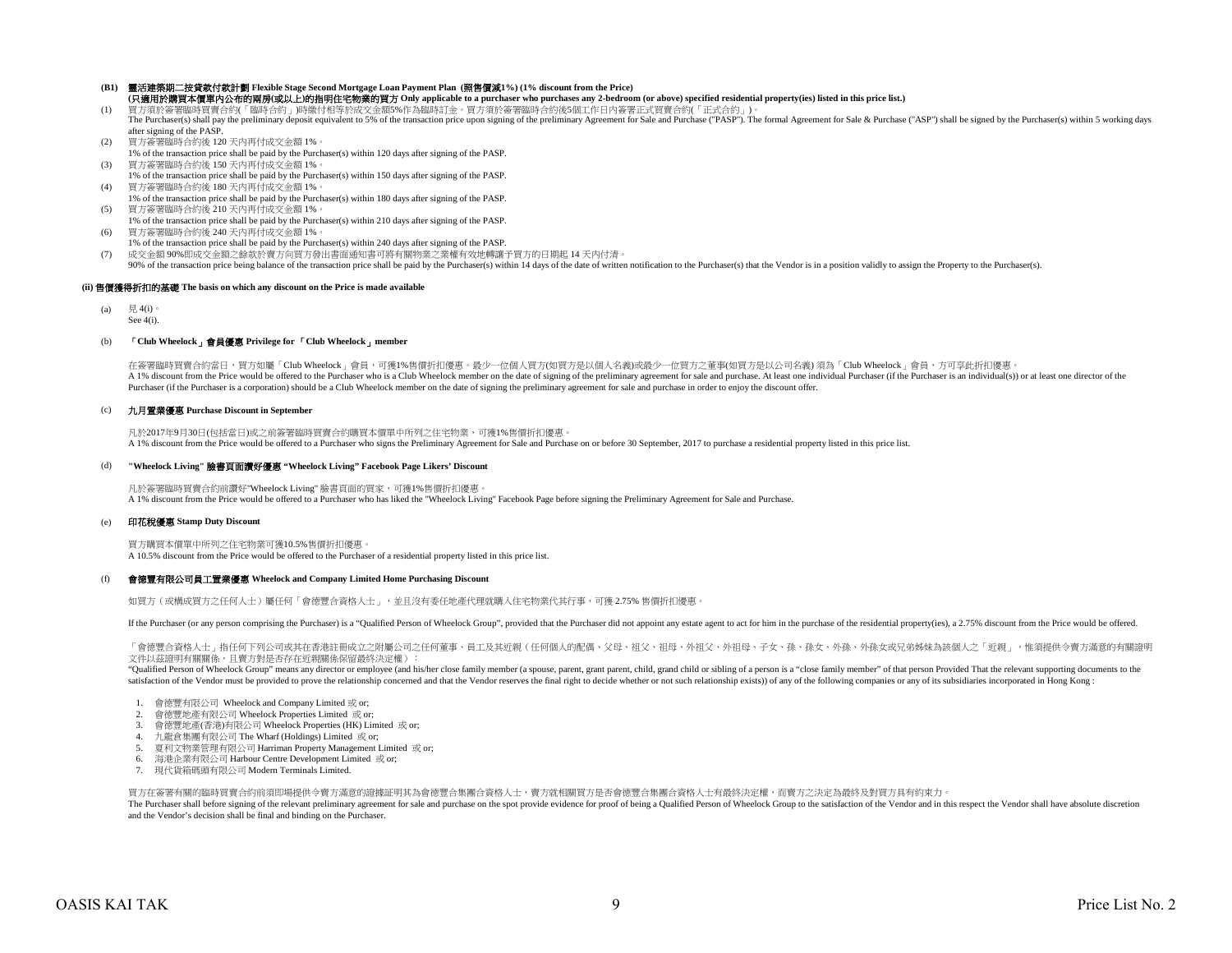## (iii) 可就講買該發展項目中的指明住宅物業而連帶獲得的任何贈品、財務優惠或利益 Any gift, or any financial advantage or benefit, to be made available in connection with the purchase of a specified residential property in the Development

(a)  $\quad \quad \boxplus 4$ (ii)。 See 4(ii).

## (b) 備用二按貸款 **(**只適用於選擇第**4(i)**段中支付條款**(A1)** 或 **(B1)**之買家**)**

**Standby Second Mortgage Loan (Only applicable to the Purchaser who has selected Terms of Payment (A1) or (B1) in paragraph 4(i))**

買家可向賣方指定的二按財務機構申請備用二按貸款 (「第二按揭貨款」) (賣方或賣方指定的二按財務機構有權隨時停止提供第二按揭貨款而無須另行通知),主要條款如下 : Purchaser can apply for Standby Second Mortgage Loan ("second mortgage loan") from Vendor's designated second mortgage financing company (the Vendor or Vendor's designated second mortgage financing company may stop providi without further notice) and on the following terms:-

A) 第二按揭貸款最高金額為成交金額的25% ,惟第一按揭貸款及第二按揭貸款總金額不可超過成交金額的85%。

The maximum second mortgage loan amount shall be 25% of the transaction price, but the total amount of first mortgage loan and second mortgage loan together shall not exceed 85% of the transaction price.

Interest rate of second mortgage loan for the first 24 months shall be Hong Kong Dollar Best Lending Rate (P) quoted from time to time by The Hongkong and Shanghai Banking Corporation Limited minus 1.5% p.a. (P-1.5%), ther (P), subject to fluctuation. The final interest rate will be subject to final approval by the Vendor's designated second mortgage financing company. 第二按揭貸款首 24 個月之按揭利率為香港上海匯豐銀行有限公司不時報價之港元最優惠利率(P)減1.5% p.a. (P - 1.5%),其後之按揭利率為港元最優惠利率(P),利率浮動。最終按揭利率以賣方指定的二按財務機構最後審批結果為準

- B) 如買方於提款日起計的 36 個月內準時並全數清還第二按揭貸款,賣方指定的二按財務機構將會向買方退還1%之成交金額 。 If the Purchaser shall duly and fully repay the second mortgage loan within 36 months from the date of drawdown of the second mortgage loan, 1% of transaction price will be refunded to the Purchaser by the Vendor's designa
- C) 買方必須於付清成交金額餘額之日起計最少60日前以書面向賣方申請第二按揭貸款。 The Purchaser shall make a written application to the Vendor for a second mortgage loan not less than 60 days before the date of settlement of the balance of the transaction price.
- D) 第二按揭貸款年期最長為 25 年,或相等於第一按揭貸款之年期, 以較短者為準。 The maximum tenor of second mortgage loan shall be 25 years or the same tenor of first mortgage loan, whichever is shorter.
- E) 買方須提供足夠文件證明其還款能力,包括但不限於提供足夠文件(如:最近三年之稅單或利得稅繳納通知書及最近六個月有顯示薪金存款或收入之銀行存摺/月結單)證明每月還款(即第一按揭貸款及第二按揭貸款及其他借貸的還款) 不超過香港金融管理局不時訂明的「供款與入息比率」上限。

The Purchaser shall provide sufficient documents to prove his/her repayment ability, including but not limited to providing sufficient documents (for example latest 3 years' Tax Assessment and Demand Note or Profits Tax As book/statements which show salary deposits or income) to prove that the total amount of monthly installment (being the total installment for repayment of first mortgage, second mortgage and any other loan repayment) does n stipulated by the Hong Kong Monetary Authority from time to time.

- F) 第一按揭貸款銀行須為賣方所指定及轉介之銀行,買方並須首先得到該銀行書面同意辦理第二按揭貸款。 First mortgagee bank shall be nominated and referred by the Vendor and the Purchaser shall obtain a prior written consent from the first mortgagee bank to apply for a second mortgage loan.
- G) 第一按揭貸款及第二按揭貸款申請需由有關承按機構獨立審批。 First mortgage loan and second mortgage loan shall be processed by the relevant mortgagees independently.
- H) 所有第二按揭貸款之法律文件必須由賣方(或賣方指定的二按財務機構)的指定律師行辦理,買方須支付所有第二按揭貸款相關之律師費及雜費。 All legal documents of the second mortgage shall be handled by the Vendor's (or Vendor's designated second mortgage financing company) designated solicitors and all legal costs and disbursements relating thereto shall be b
- I) 第二按揭貸款批出與否及其條款,受制於賣方指定的二按財務機構的絕對最終決定權,與賣方無關,且於任何情況下賣方均無需為此負責。不論貸款獲批與否,買方仍須按買賣合約完成交易及繳付成交金額全數。 The approval or disapproval of the second mortgage loan and terms thereof are subject to the final decision of the Vendor's designated second mortgage financing company and are not related to the Vendor (which shall under Irrespective of whether the loan is granted or not, the Purchaser shall complete the sale and purchase in accordance with the agreement of sale and purchase and pay the full transaction price.
- J) 第二按揭貨款受賣方指定的二按財務機構所定的其他條款及細則約束。 The second mortgage loan is subject to other terms and conditions as determined by the Vendor's designated second mortgage financing company.
- K) 買方需就申請第二按揭貸款繳交港幣\$5,000不可退還的申請手續費。 A non-refundable application fee of HK\$5,000 for the second mortgage loan will be payable by the Purchaser.
- L) 第二按揭貸款只限個人買方申請。 Only individual Purchaser(s) are eligible to apply for the second mortgage loan.
- (c) 提前付清樓價現金回贈 **Early Settlement Cash Rebate (**只適用於選擇第**4(i)**段中支付條款 **(B)** 及 **(B1)** 之買家 **Only applicable to the Purchaser who has selected Terms of Payment (B) and (B1) in paragraph 4(i))**

如買方提前於買賣合約訂明的付款限期日之前付清成交金額全數,可獲賣方根據以下列表送出「提前付清樓價現金回贈」。 Where the Purchaser settles the transaction price in full earlier than the due date of payment specified in the Agreement for Sale and Purchase, the Purchaser shall be entitled to an "Early Settlement Cash Rebate" offered